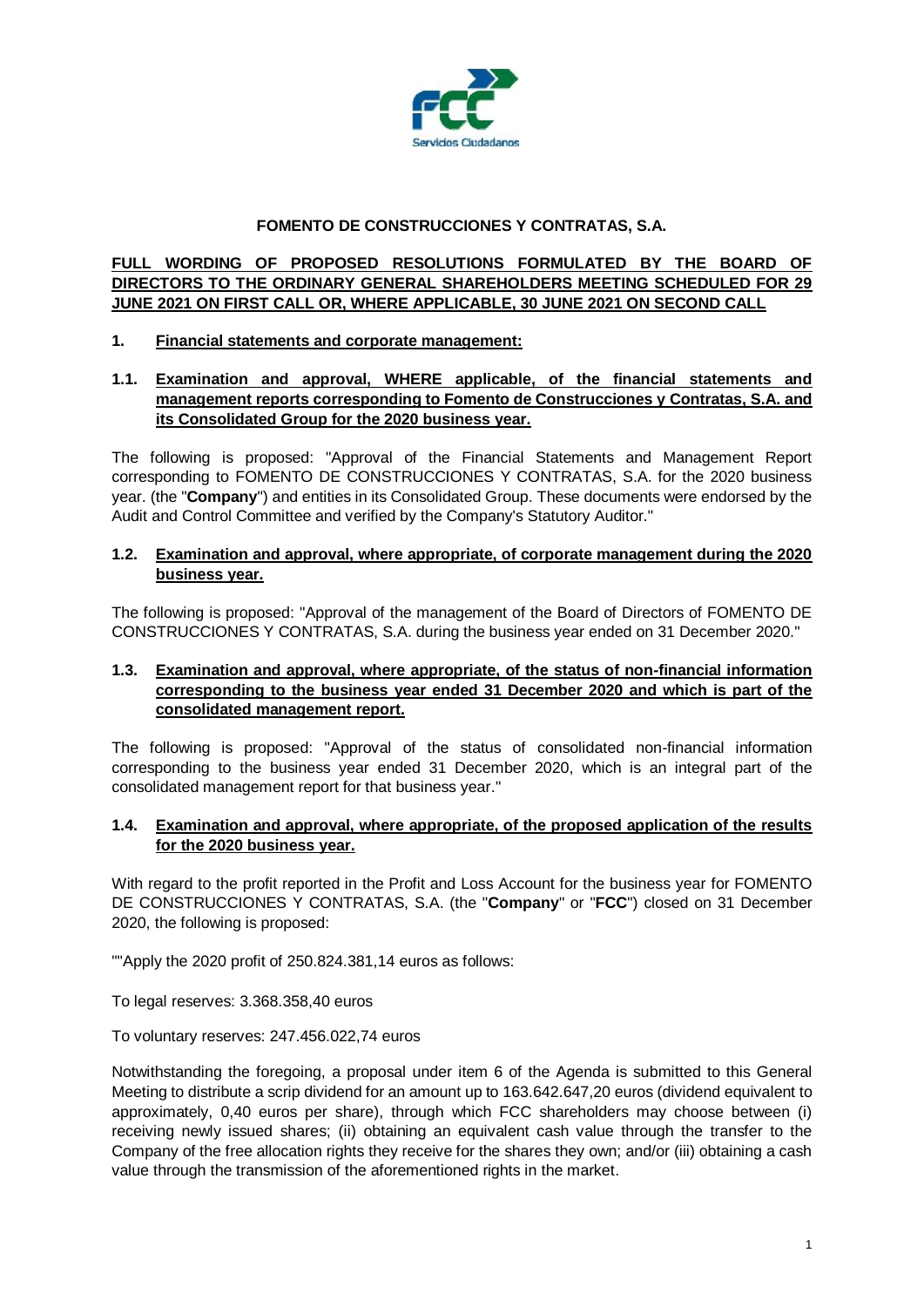

### **2. Appointment of Ms Alicia Alcocer Koplowitz as proprietary director.**

The following is proposed: "To appoint Ms Alicia Alcocer Koplowitz to the Board of Directors as a proprietary director following a favourable report by the Appointments and Remuneration Committee, effective as at the date of this Meeting and for the statutory period of four (4) years."

### **3. Modification of the Articles of Association of the Company:**

### **3.1. Modification of article 6 ("Shares") of the Second Title (Capital Stock and Shares) of the Articles of Association.**

The following is proposed: "In accordance with the report by the Board of Directors that has been available to shareholders since the publication of the call for the General Shareholders Meeting, to approve the modification of article 6 (" Shares ") of the Second Title (Capital Stock and Shares) of the Articles of Association, which will be expressed in the following terms:

## *"Article 6. Shares*

- *1. The shares are represented by book entries, and their accounting records are kept by the Sociedad de Gestión de los Sistemas de Registro, Compensación y Liquidación de Valores (IBERCLEAR), or the entity or entities to which, in accordance with the Act, this function corresponds, and shall be governed by the provisions of the regulations governing the securities market. Each share grants the right to one vote.*
- *2. The Company or a third party appointed by it will have the right to obtain at any time from the central securities depository the information provided by law that enables the identity of its shareholders to be established, in order to communicate directly with them with a view to*  facilitating the exercise of their rights and their involvement in the Company. If the entity or *person legitimised as shareholder by virtue of the accounting record of the shares is an intermediary entity that holds such shares on behalf of beneficial owners or another intermediary entity, the Company or a third party designated by it may ask the intermediary entity to identify the beneficial owners directly or do so indirectly through the central securities depository, under the terms of prevailing laws.*

*By means of the corresponding resolution of the Board of Directors, the Company may in turn create a Register of Shareholders for the purposes of being able to communicate with them, all in accordance with the applicable regulations at all times."*

### **3.2. Modification of articles 14 ("Responsibilities of the General Shareholders Meeting"), 18 ("Legal standing with regard to attending the Shareholders Meeting"), 19 ("Proxy"), 20 ("Remote casting of votes"), 24 ("Right to information ") and 26 (" Deliberations. Adopting resolutions. Minutes") for Section 1 (regarding the General Shareholders Meeting) of the Third Title (regarding the Governance of the Company) of the Articles of Association.**

The following is proposed: "In accordance with the report by the Board of Directors that has been available to shareholders since the publication of the call for the General Shareholders Meeting, to approve the modification of articles 14 ("Responsibilities of the General Shareholders Meeting"), 18 ("Legal standing with regard to attending the Shareholders Meeting") -the heading for which is modified to "Right of Attendance"-, 19 ("Proxy"), 20 ("Remote casting of votes") -the heading is modified to "Remote casting of votes prior to the Shareholders Meeting"-, 24 (" Right to information ") and 26 (" Deliberations. Adopting resolutions. Minutes ") for Section 1 (regarding the General Shareholders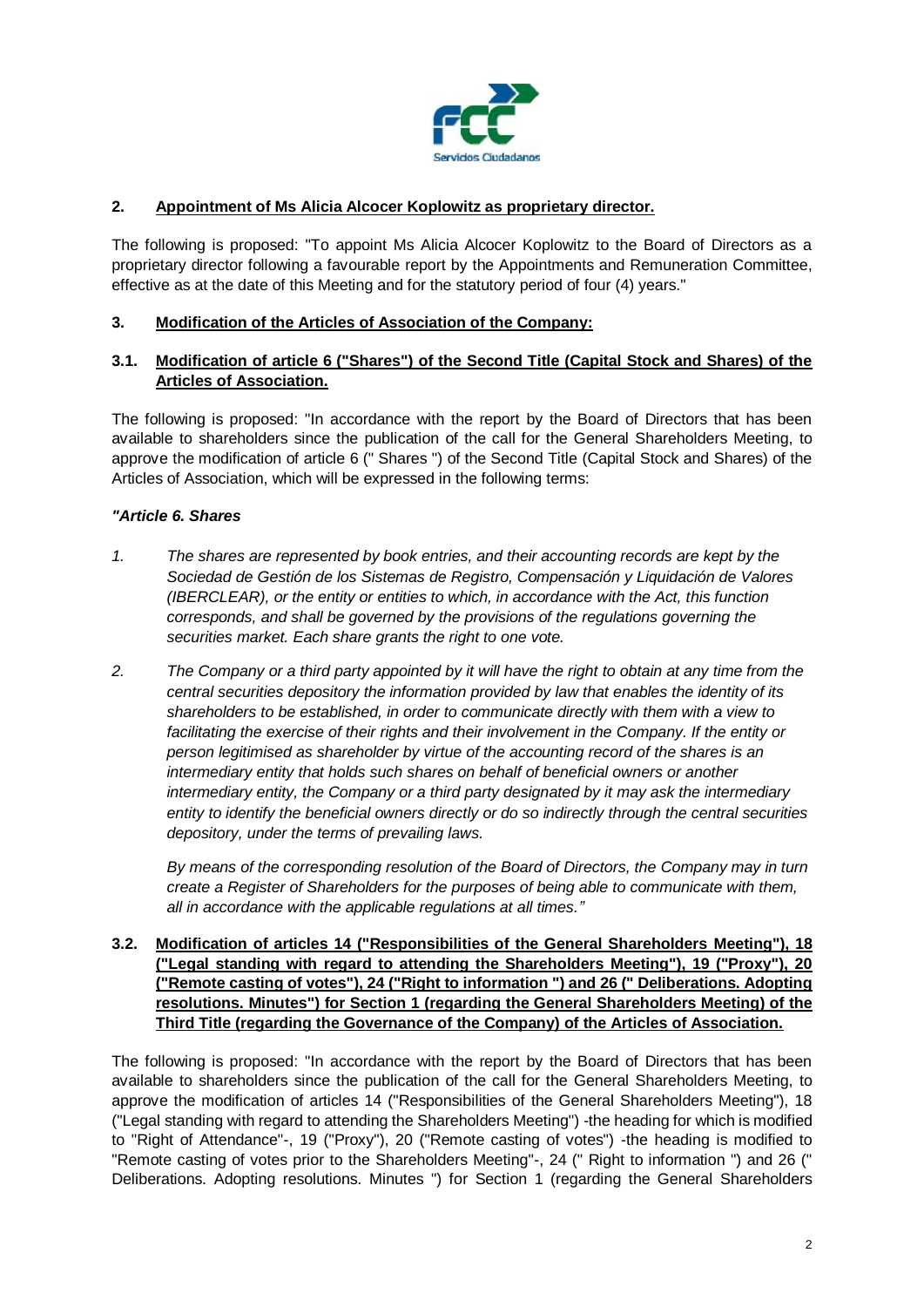

Meeting) of the Third Title (regarding the Governance of the company) of the Articles of Association, which will be expressed in the following terms:

### *«Article 14. Powers of the General Shareholders Meeting*

*The General Shareholders Meeting shall decide on the matters attributed to it by law, by these Articles of Association and by the Regulations for the General Shareholders Meeting and, in particular, on the following:*

- *a) The approval of the financial statements, the allocation of profits and the approval of corporate management.*
- *b) The approval, where appropriate, of the status of non-financial information.*
- *c) The appointment, ratification and dismissal of directors, as well as the appointment and removal of the liquidators and, if applicable, the auditors, as well as the exercise of corporate responsibility action against any of them.*
- *d) The modification of these Articles of Association.*
- *e) The increase and reduction of the capital stock, as well as the delegation to the Board of Directors of the power to increase the capital stock, in which case it may also confer on it the power to exclude or restrict the right of first refusal under the terms established by law.*
- *f) The issue or creation of new categories or series of shares.*
- *g) The issue of bonds and other securities which, in accordance with the regulations applicable at any given time, are the responsibility of the General Shareholders Meeting and the delegation to the Board of Directors of the power to issue them.*
- *h) The elimination or limitation of the right of first refusal.*
- *i) The acquisition, sale or contribution to another company of essential assets; as well as the transfer to dependant entities of essential activities undertaken up to that moment by the Company, even though it maintains full control of these.*

*Operational activities and assets shall be presumed to be essential when the volume of the transaction exceeds twenty-five percent (25%) of the total assets on the balance sheet.*

- *j) The transformation, merger, spin-off, general assignment of assets and liabilities and transfer of the registered office abroad.*
- *k) The dissolution of the Company.*
- *l) The approval of the final balance sheet for liquidation.*
- *m) Operations where the effect is equivalent to the liquidation of the Company.*
- *n) The approval of related-party transactions whose approval corresponds to the General Shareholders Meeting in the terms envisaged in the Law.*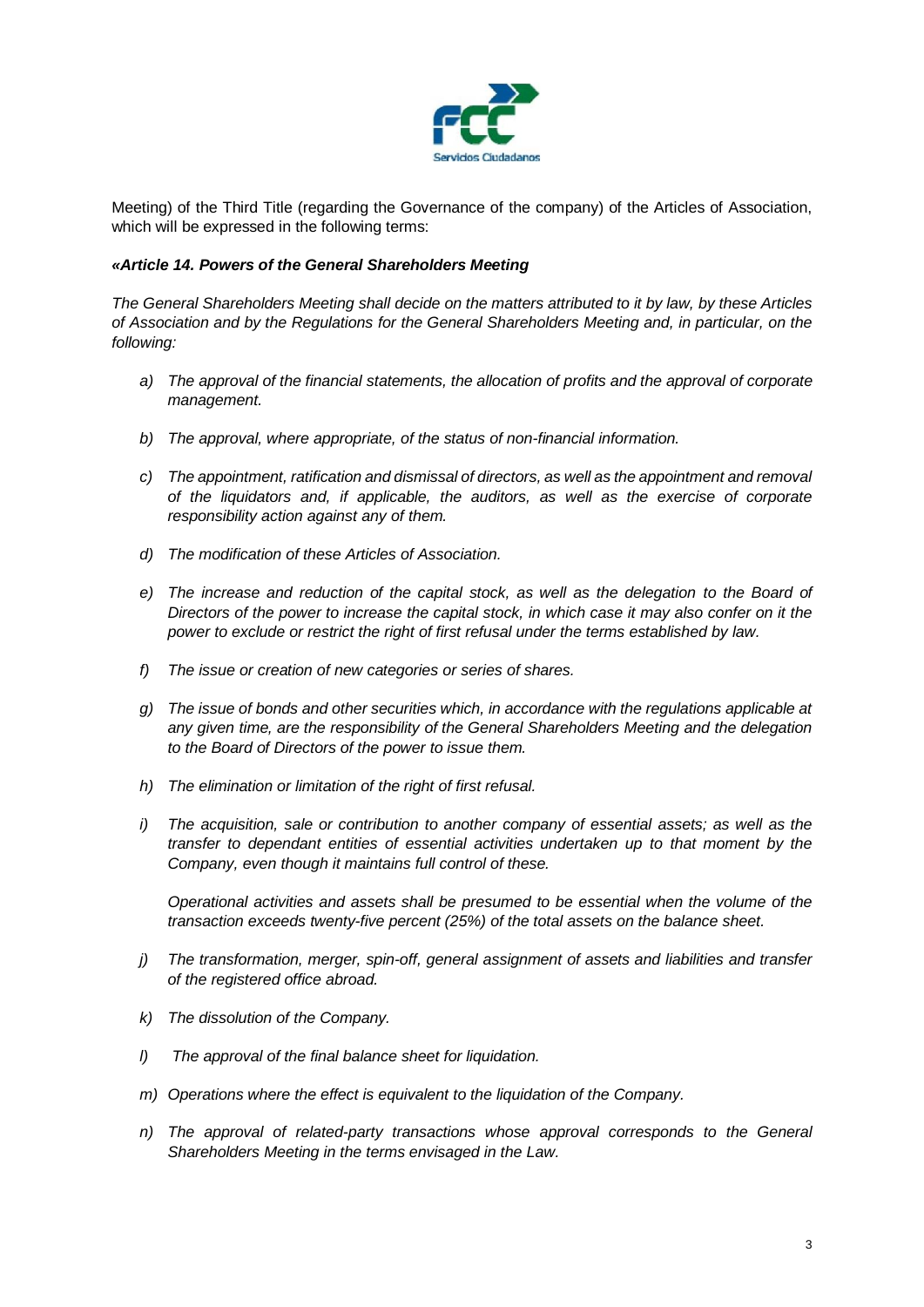

- *o) The policy on the remuneration of directors under the terms established by Law.*
- *p) Any system of remuneration or incentives to directors or senior management consisting of the delivery of shares, share options or in any way linked to the value of the share.*
- *q) Authorisation for the acquisition of own shares within the legal boundaries.*
- *r) The approval and modification of the Regulations of the General Meeting.*
- *s) Any other matters as determined by law or these Articles of Association. "*

## *"Article 18. Right of attendance*

- *1. Shareholders holding one or more shares, including those without voting rights, whose ownership is recorded in the corresponding book-entry register five (5) days prior to the date on which the General Meeting is to be held and who so prove in accordance with the terms set*  forth in the Regulations of the General Meeting and in the notice of call, are entitled to attend *the General Meetings.*
- *2. Directors, managers, technicians and other persons with an interest in the proper conduct of corporate affairs may also attend the General Meetings, when required to do so. The directors of the Company are obliged to attend but their presence is not necessary for the valid constitution of the Meeting. In all matters not established in this article, with regard to the right to attend the Meeting, the provisions of the Act shall apply.*
- *3. Shareholders may attend and vote at the General Shareholders Meeting and grant the corresponding proxy, in accordance with the provisions of these Articles of Association and the Regulations for the General Shareholders Meeting.*
- *4. From the announcement of the meeting and until the General Shareholders Meeting is held, the Company shall publish uninterruptedly on its corporate website, information regarding remote communication media, including electronic media, which shareholders may use to exercise their rights of representation, voting and, where appropriate, attendance. It will also include the terms, forms and methods of exercising the rights of shareholders attending the meeting by electronic or remote means, if this possibility is provided for."*

#### *"Article 19. Proxy*

- 1. Any shareholder entitled to attend may be represented at the General Meeting by another person, even if that person is not a shareholder. The representation should be conferred in the terms and within the scope established by law, in writing and specifically for each meeting, except for a spouse, ascendant or descendant of the represented shareholder or general proxy, in a public document, in order to manage all the assets that the represented shareholder has in national territory.
- 2. Proxies may also be granted by post, e-mail or any other remote means of communication which, duly guaranteeing the identity of the represented party and the proxy and, where appropriate, the security of the electronic communications, the Board of Directors shall determine at the time of calling each meeting, in accordance with the provisions of the Regulations for the Company's General Shareholders' Meeting.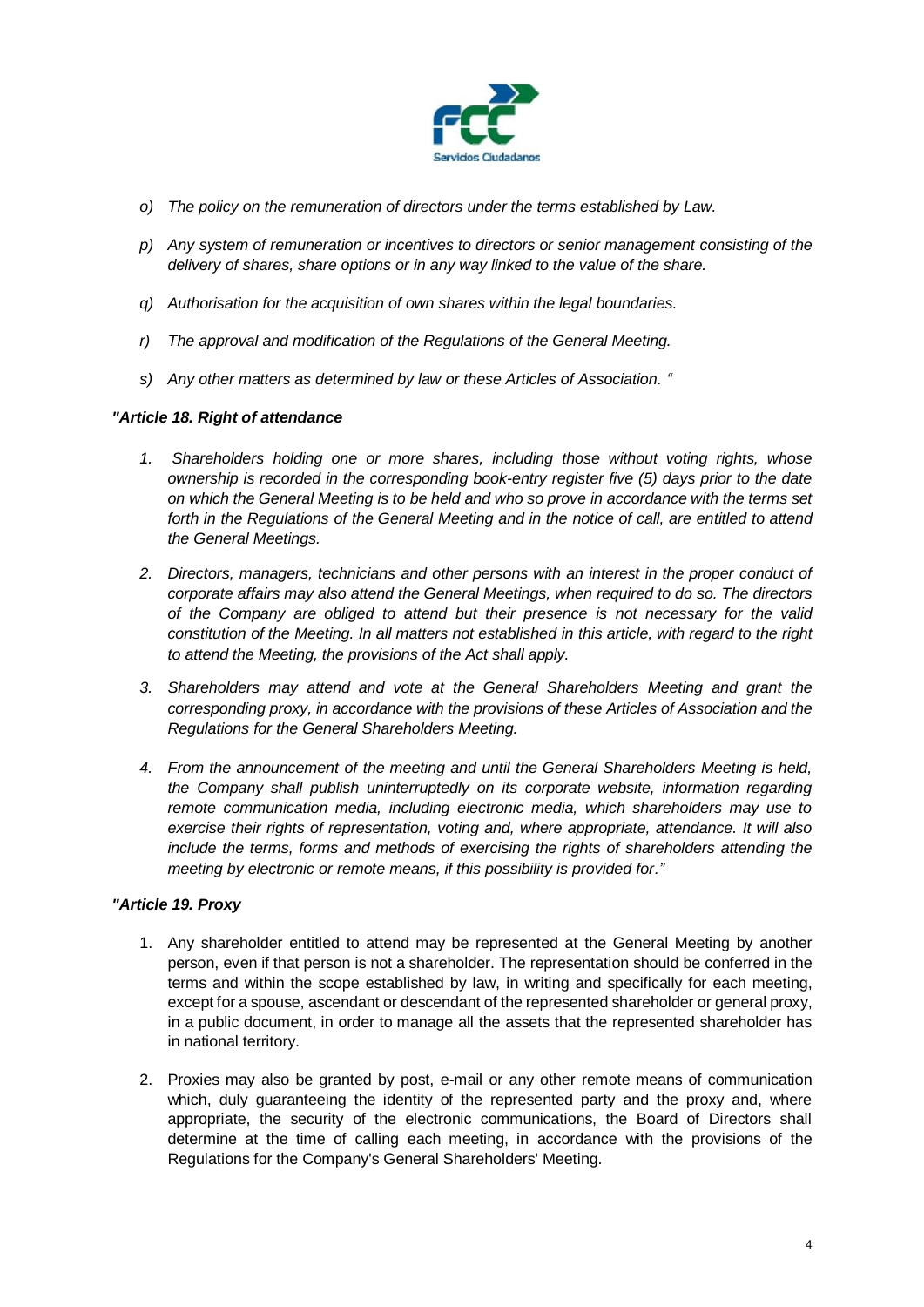

- 3. The President, the Secretary of the General Meeting, or the persons appointed through this party, shall be deemed empowered to determine the validity of the proxies granted and compliance with the requirements for attendance at the Meeting.
- 4. Proxy will always be revocable. The personal attendance, physical or electronic, of the person represented at the Meeting will imply the revocation of the proxy granted, whatever the date of this.
- 5. Intermediaries who appear legitimised as shareholders by virtue of the accounting record of the shares but who act on behalf of various other final beneficiaries may in any case divide their vote and exercise it divergently in compliance with different voting instructions, if they have received them. They may also delegate the vote to each of the final beneficiaries or to third parties designated by them, without being able to limit the number of delegations granted.
- *6.* The Board of Directors may develop the above provisions, establishing the rules, means and procedures appropriate to the state of the art to implement the granting of remote representation, in accordance with the provisions of these Articles of Association and the Regulations of the General Meeting. *»*

## *"Article 20. Remote casting of votes prior to the Meeting.*

- *1. Votes on proposals regarding items included on the agenda of any type of General Meeting may be exercised by the shareholder prior to the General Meeting by means of postal or electronic correspondence or any other remote means of communication which, duly guaranteeing the identity of the person voting and the security of electronic communications, the Board of Directors shall determine at the time of calling each meeting, in accordance with the provisions of the Regulations of the Company's General Shareholders' Meeting.*
- *2. Shareholders who cast their votes remotely in accordance with the provisions of this article shall be deemed to be present for the purposes of constituting the General Meeting in question.*
- *3. Personal attendance, physical or electronic, at the General Shareholders' Meeting shall have the effect of revoking the vote cast by post or electronic means.*
- *4. The Board of Directors may develop the above provisions, establishing the rules, means and procedures appropriate to the technological status to implement the granting of remote representation, in accordance with the provisions of these Articles of Association and the Regulations for the General Shareholders Meeting."*

# *"Article 24. Right to information*

- 1. Shareholders may request, in writing or by other electronic or remote communication means, from the Board of Directors, up to the fifth calendar day prior to the date on which the meeting is scheduled to be held on first call, any information or clarification they consider necessary, or ask any questions they consider pertinent, regarding the items on the agenda, the information accessible to the public provided by the Company to the National Securities Market Commission since the last General Meeting was held, and the auditor's report. The information or clarifications so requested will be provided by the Board of Directors in writing until the day of the General Shareholders Meeting.
- 2. Requests for information or clarification of the matters or information referred to in the preceding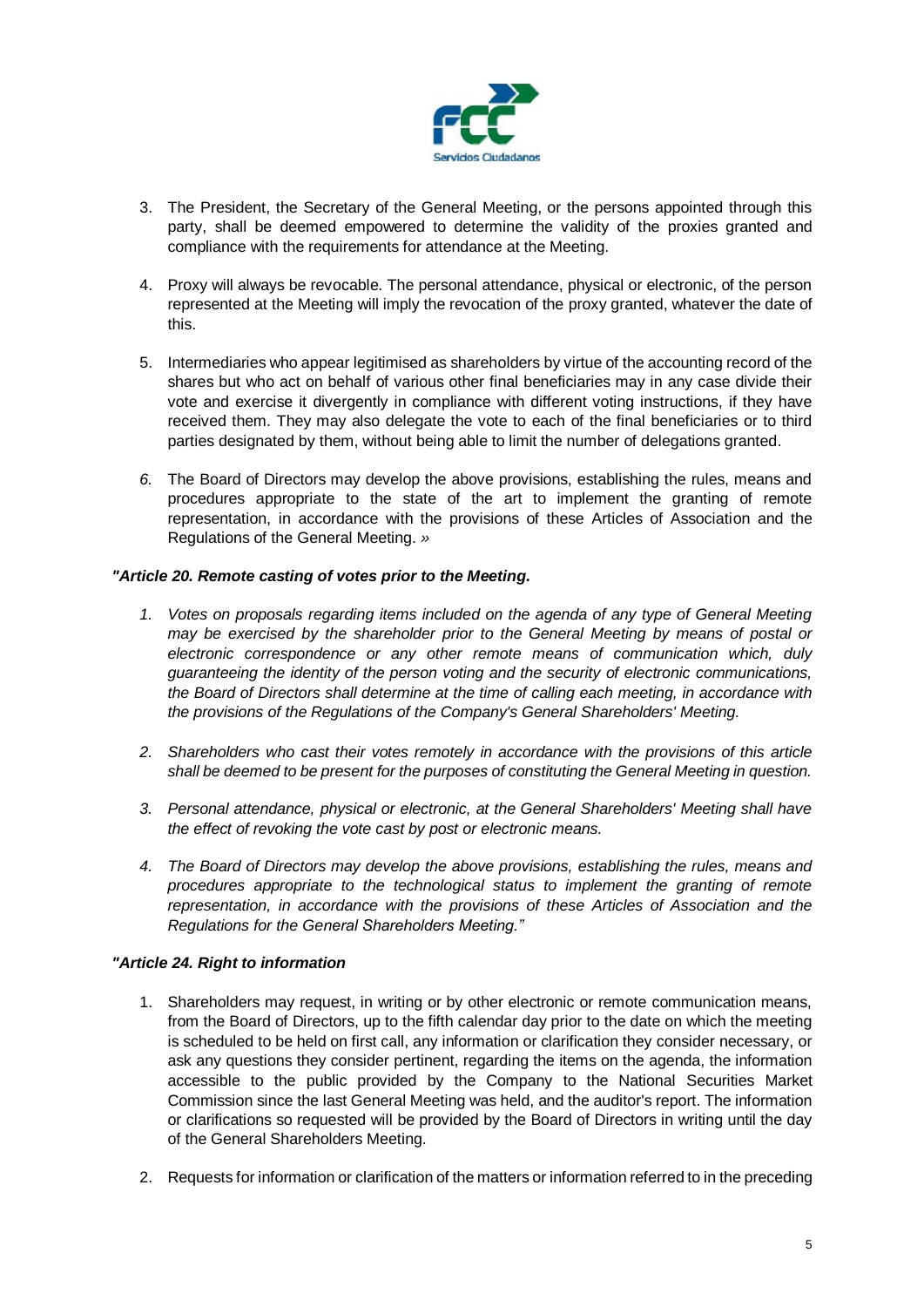

section made verbally by shareholders who physically attend the General Meeting during the meeting prior to consideration and discussion of the items on the agenda, or in writing from the fourth calendar day prior to the scheduled date of the General Meeting, shall be answered verbally and during the General Meeting by any of the directors present, as indicated by the President. If the information or clarifications requested relate to matters within the responsibilities of the Audit and Control Committee, they shall be provided by any of the members or consultants to this Committee present at the meeting. If, in the opinion of the President, it is not possible to satisfy the shareholder's right at the Meeting itself, the information to be provided will be sent in writing to the requesting shareholder within seven (7) calendar days following the end of the General Shareholders Meeting.

- 3. The provisions of the previous section shall be understood without prejudice to the fact that the shareholders who attend by electronic means may request the information or clarifications that they consider appropriate about the matters referred to in the previous section in the terms provided in the announcement of the call in accordance with the provisions for the applicable regulations.
- 4. The Board of Directors is obliged to provide the information requested under the three previous sections, unless this information is unnecessary for the protection of the rights of the shareholder, or there are objective reasons to believe that it could be used for non-corporate purposes or where its disclosure could be detrimental to the Company or its related companies.

The information requested may not be denied when the request is supported by shareholders representing at least twenty-five percent (25%) of the capital stock.

5. The Company has a website containing the legally required information that shareholders may use to exercise their right to information, in accordance with the legislation applicable at the time. Valid requests for information, clarifications or questions made in writing and the answers provided in writing by the directors will be included on the company's website at the time the information is provided to the requesting party. In this regard, when, prior to asking a specific question, the information requested is clearly, expressly and directly available to all shareholders on the Company's website under the question-answer format, the Board of Directors may limit its response to referring to the information provided in that format.*"*

#### *"Article 26 Deliberations. Adopting resolutions. Minutes*

- 1. The President will direct the proceedings of the Meeting and the deliberations, granting the right to speak, to all shareholders who have requested it in the terms envisaged in the Regulations for the General Shareholders Meeting, until it is considered that the matter has been sufficiently debated.
- 2. The General Meeting will vote separately on those matters that are substantially independent and, in any case, although they are included in the same point on the Agenda, the appointment, ratification, re-election or dismissal of each director should be voted separately, as well as, in the modification of the Articles of Association, the modification of each article or group of articles that have their own autonomy, as well as the matters referred to in the following section.
- 3. Resolutions shall be adopted by a simple majority of the votes of shareholders present or represented at the Meeting, on the understanding that a resolution is adopted when it obtains more votes in favour than votes against from the capital present or represented, except in the cases in which the Law or these Articles of Association require a qualified majority.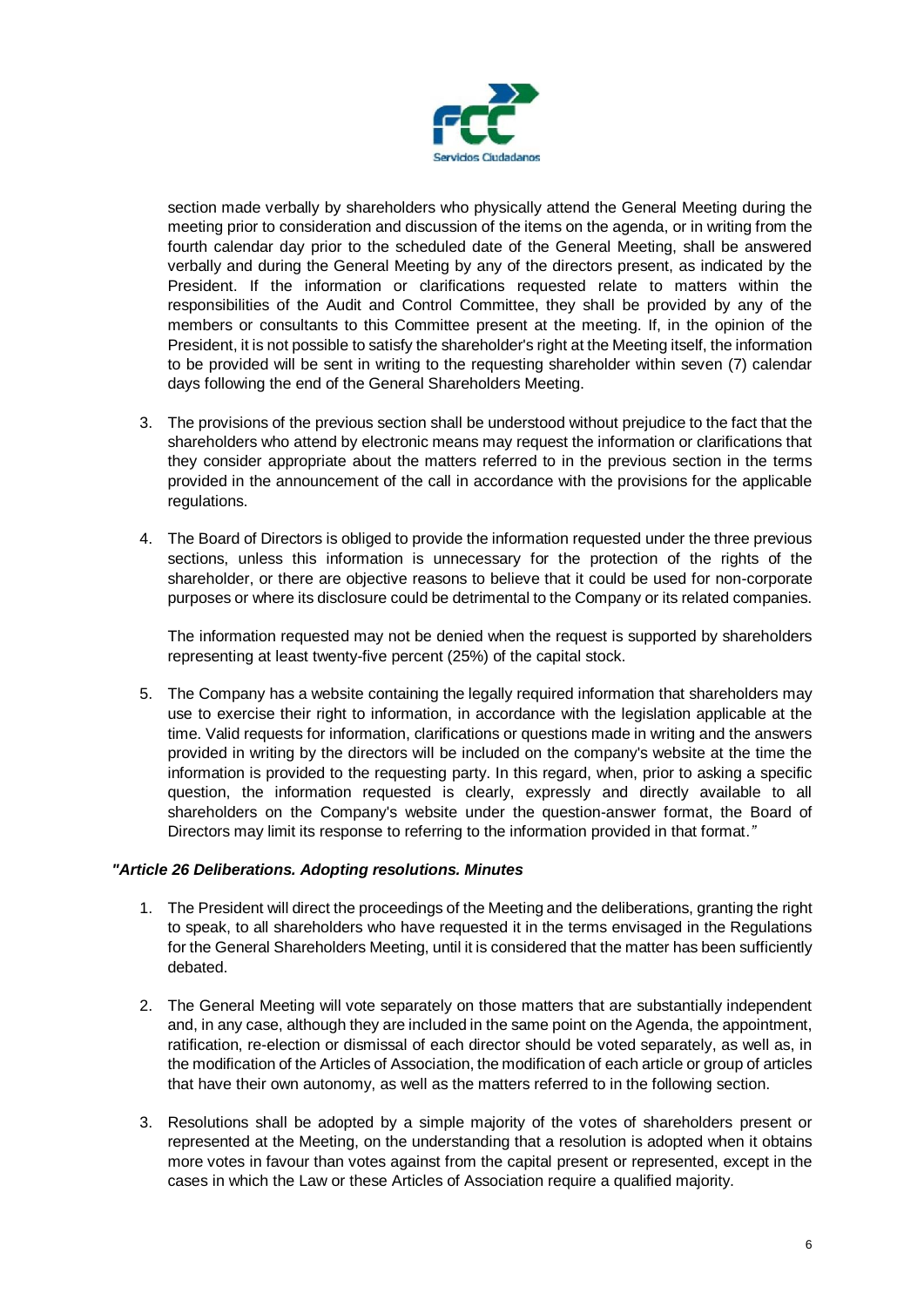

In particular, the issuance of shares or bonds or securities convertible into shares with the exclusion of the first right of refusal in favour of the shareholders of the Company shall be approved when more than fifty percent (50%) of the subscribed capital stock present or represented with voting rights vote in favour.

- 4. Each share with voting rights present or represented at the Meeting shall grant the right to one vote.
- 5. For each resolution, the number of shares for which valid votes have been cast, the proportion of capital stock represented by such votes, the total number of valid votes, the number of votes for and against each resolution, and the number of abstentions, if any, will be determined.
- 6. The resolutions of the Meeting, with a summary of the matters debated and the speeches for which confirmation has been requested, will be recorded through minutes meeting the legal requirements, which will be signed by the Secretary, with the approval of the President, or those who have replaced them. The minutes may be approved by the Meeting itself at the end of the meeting or, failing this, and within a deadline of fifteen (15) days, by the President of the General Shareholders Meeting and two (2) shareholders, one representing the majority and the other the minority.
- 7. The Minutes approved in any of these forms shall be enforceable as from the date of its approval. In the event that the presence of a notary has been required to draw up the Minutes, the Notarial Minutes will not be submitted for approval and will be considered the Minutes of the Meeting.
- 8. The certifications of the Minutes and the resolutions of the General Shareholders Meetings will be issued by the Secretary or Deputy Secretary of the Board of Directors with the approval of the President or, where applicable, the Vice President of the Board itself.
- 9. The resolutions approved and the results of the voting shall be published in full on the Company's website within five (5) days following the end of the General Meeting. *"*

### **3.3. Incorporation of a new article 18 bis ("Attendance at the General Shareholders Meeting by electronic means. Exclusively telematic Shareholders Meetings") to Section 1 (regarding the General Shareholders Meeting) of the Third Title (regarding the Governance of the company) of the Articles of Association**

The following is proposed: "In accordance with the report by the Board of Directors that has been available to shareholders since the publication of the call for the General Shareholders Meeting, to approve the incorporation of a new article 18 bis (" Attendance at the General Shareholders Meeting by electronic means. Exclusively telematic Shareholders Meetings") to Section 1 (regarding the General Shareholders Meeting) of the Third Title (regarding the Governance of the company) of the Articles of Association. which will be expressed in the following terms:

## *"Article 18 bis. Attendance at the General Shareholders Meeting by electronic means. Exclusively telematic Shareholders Meetings.*

*1. The Company may enable attendance at the General Shareholders Meeting by electronic means that duly guarantee the identity of the subject and the casting of the vote remotely during the Meeting, provided that the Board of Directors so agrees. In this case, the call will describe*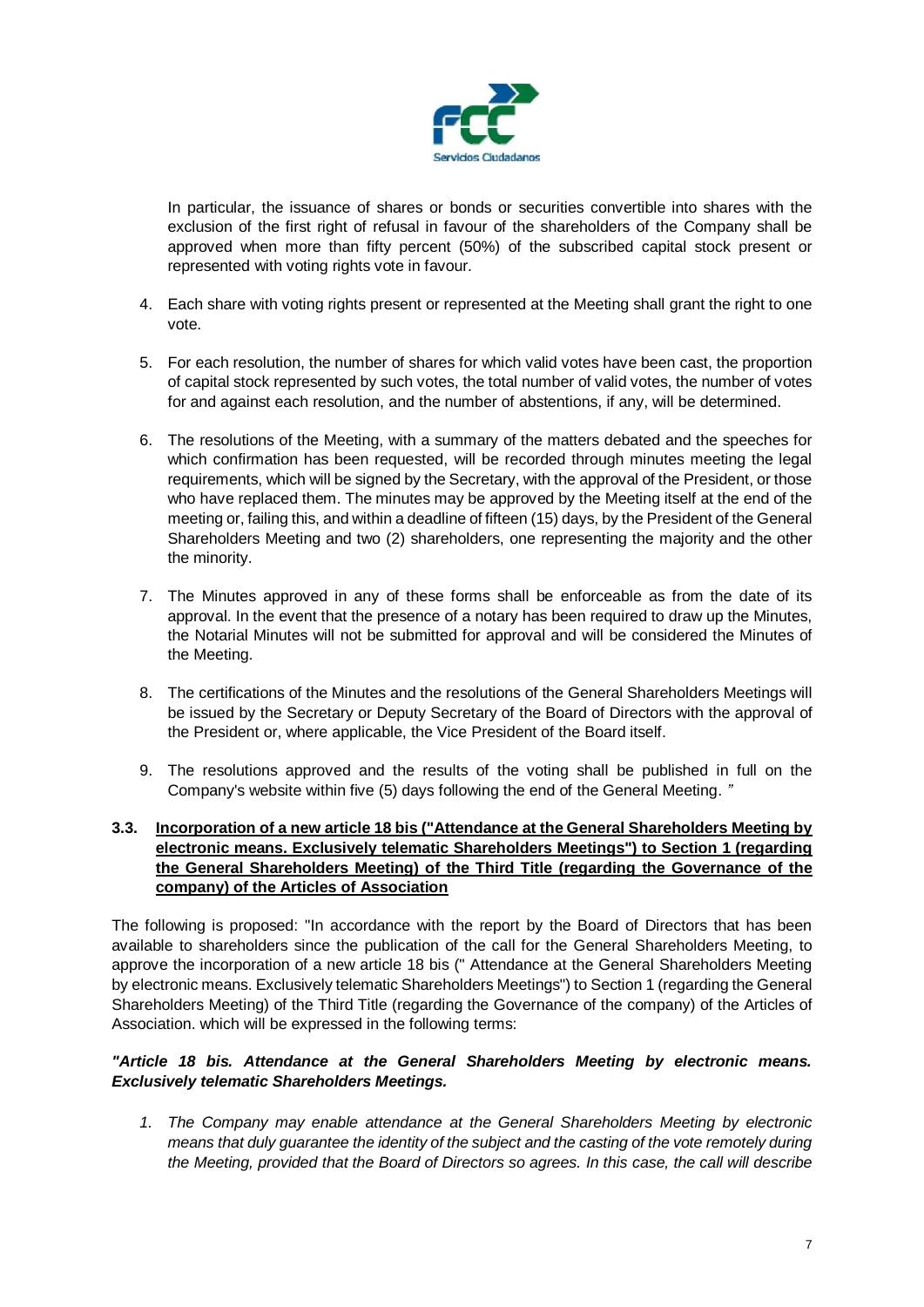

*the deadlines, forms and modes of exercise of the shareholders' rights provided for by the Board of Directors to enable the General Shareholders Meeting to be properly conducted.* 

*The Regulations for the General Shareholders Meeting may attribute to the Board of Directors the regulation, with regard to the Law, the Articles of Association and the Regulations for the General Shareholders Meeting, of all necessary procedural aspects.*

*2. The General Shareholders Meeting may be called to be held exclusively electronically and, therefore, without physical attendance by the shareholders, their representatives and, where appropriate, the members of the Board of Directors, provided the Board of Directors so agrees and it is permitted under the applicable regulations.*

*When the General Meeting is held exclusively remotely, it shall comply with the provisions of the law and the Articles of Association, as well as with the implementation thereof contained in the General Meeting Regulations and, in all cases, shall be subject to the identity and legal standing of the shareholders and their representatives being duly guaranteed and to all attendees being able to participate effectively in the meeting by means of the remote communication media permitted in the notice of call, both to exercise in real time the rights to speak, information, proposal and vote to which they are entitled, and to follow the speeches of the other attendees by the means indicated, taking into account technological possibilities and the circumstances of the Company, all in accordance with prevailing laws."*

## **3.4. Modification of articles 28 ("Members"), 30 ("Requirements and duration of the position"), 36 ("Executive Committee and Managing Director") and 37 ("Functioning of the Executive Committee") of Section 2 (regarding the Board of Directors) of the Third Title (regarding the Governance of the Company) of the Articles of Association.**

The following is proposed: "In accordance with the report by the Board of Directors that has been available to shareholders since the publication of the call for the General Shareholders Meeting, to approve the modification of articles 28 ("Members"), 30 ("Requirements and duration of the position"), 36 ("Executive Committee and Managing Director") and 37 ("Functioning of the Executive Committee") of Section 2 (regarding the Board of Directors) of the Third Title (regarding the Governance of the Company) of the Articles of Association, which will be expressed in the following terms:

#### "*Article 28. - Members*

- *1. The Board of Directors will be made up of a minimum of nine (9) and a maximum of fifteen (15) members. The General Shareholders' Meeting shall be responsible for determining the specific number of its members, i.e. the minimum and maximum number of members referred to above.*
- *2. Directors shall be classified as executive or non-executive, and a distinction shall be made within the latter between proprietary, independent and other external directors, all in accordance with the corresponding legal provisions.*
- *3. Specifically, the Board of Directors should have three independent directors, who should be elected by the General Shareholders' Meeting on the basis of the application of criteria of rigorous professionalism and full independence, and should be proposed for election by the Appointments and Remuneration Committee following a proposal from it, by a company of recognised prestige responsible for the selection of directors of listed companies In turn this party should act in its selection process in accordance with the profile of the director sought by the Company and in order to satisfy the requirements of professionalism and independence that are required at all times both by law and by good corporate governance practices. The selected candidates will be proposed to*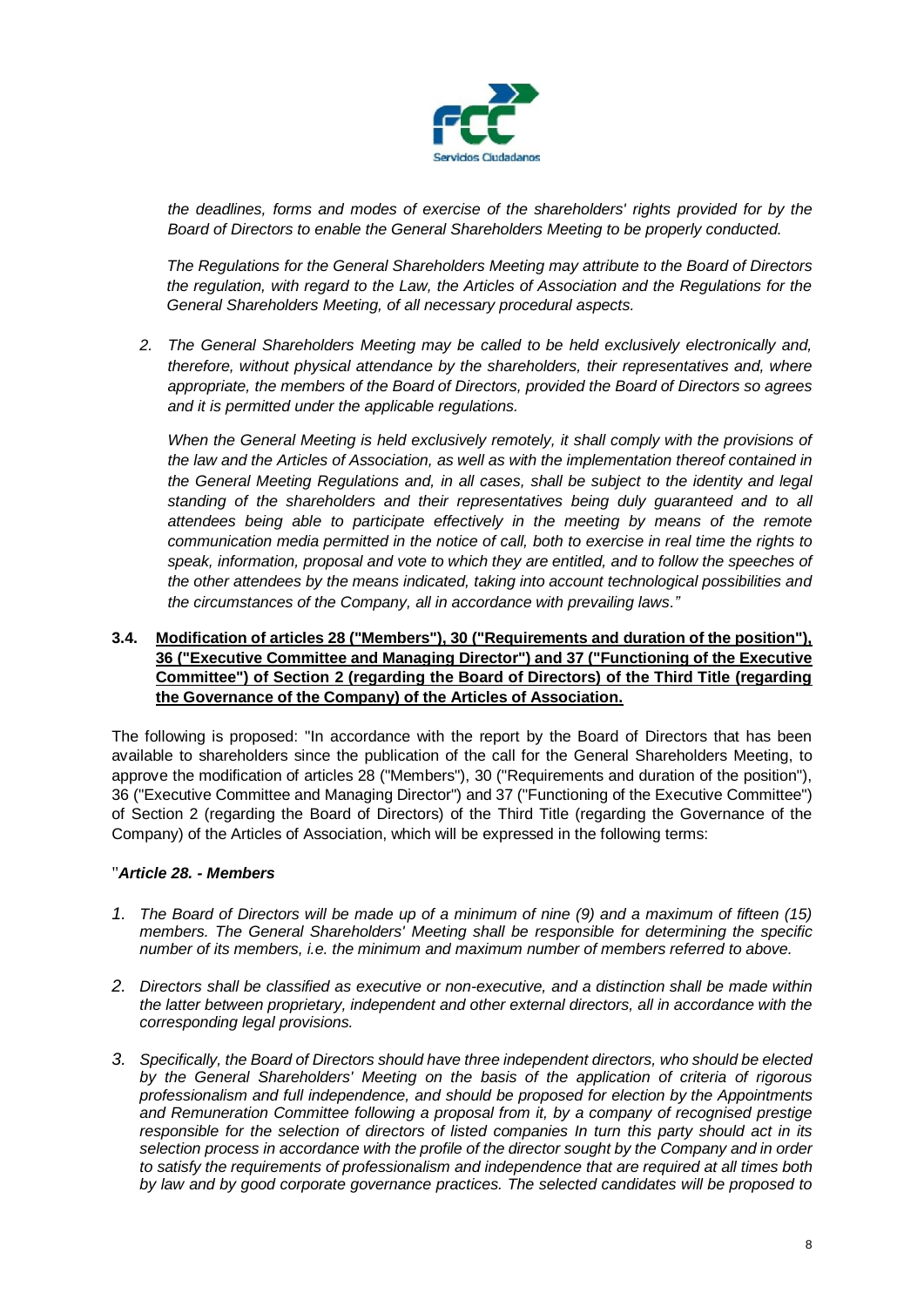

*the Board of Directors and by the latter to the General Shareholders Meeting unless vacancies are directly filled by co-option.*

*4. The Board of Directors should ensure that the selection procedures for its members favour diversity with regard to issues such as age, gender, disability or training and professional experiences and knowledge and they do not suffer from implicit biases that may imply any discrimination and, in particular, that facilitate the selection of female directors in a number that allows a balanced presence of women and men to be achieved."*

#### *"Article 30. - Requirements and duration of the position*

- *1. To be a director, it is not necessary to be a shareholder and natural persons of recognised good repute, ability, technical competence and experience may be appointed as such.*
- *2. Directors may not be directors if they are affected by any legal cause of incapacity or incompatibility provided for in the applicable regulations.*
- *3. Directors may serve for a term of no more than four (4) years, but may re-elected one or more times for terms of equal length."*

#### *"Article 36. - Executive Committee and Managing Director*

- *1. The Board of Directors may appoint, from among its members, an Executive Committee and a CEO, and permanently delegate, to that Committee, and in the CEO, all or part of the powers that may be legally, statutorily or in accordance with the Regulations of the Board of Directors, notwithstanding the powers of attorney that may be conferred on any person.*
- *2. Permanent delegation of one or more of the powers that the Board of Directors may delegate to one of the directors or to the Executive Committee, and appointment of the directors who are to hold such positions, will require the favourable vote of at least two thirds of the members of the Board, and will not take effect until it has been registered in the Mercantile Registry."*

#### *"Article 37. - Functioning of the Executive Committee*

- *1. When the Executive Committee is created, the Board of Directors will determine its powers and appoint the directors who are to form part of it.*
- *2. The Executive Committee shall be convened by its President, or on his or her own initiative, or when requested by two (2) of its members, by means of a letter, telegram, e-mail or fax, addressed to each of its members at least forty-eight (48) hours prior to the date of the meeting, although it may be convened immediately twenty-four (24) hours in advance for urgent reasons, in which case the agenda of the meeting shall be restricted to the issues that were the cause of the urgency.*
- *3. In the absence or if it is impossible for the President of the Executive Committee to attend a meeting, or if this position has been vacated, the meeting may be called by the member of the Committee who has served in his/her position the longest and, in the event of a tie, the oldest in age.*
- *4. Meetings shall be held at the Company's registered office or at any place designated by the President and indicated in the call.*
- *5. For the Executive Committee to be validly constituted, the majority of its members should be present or represented at the meeting.*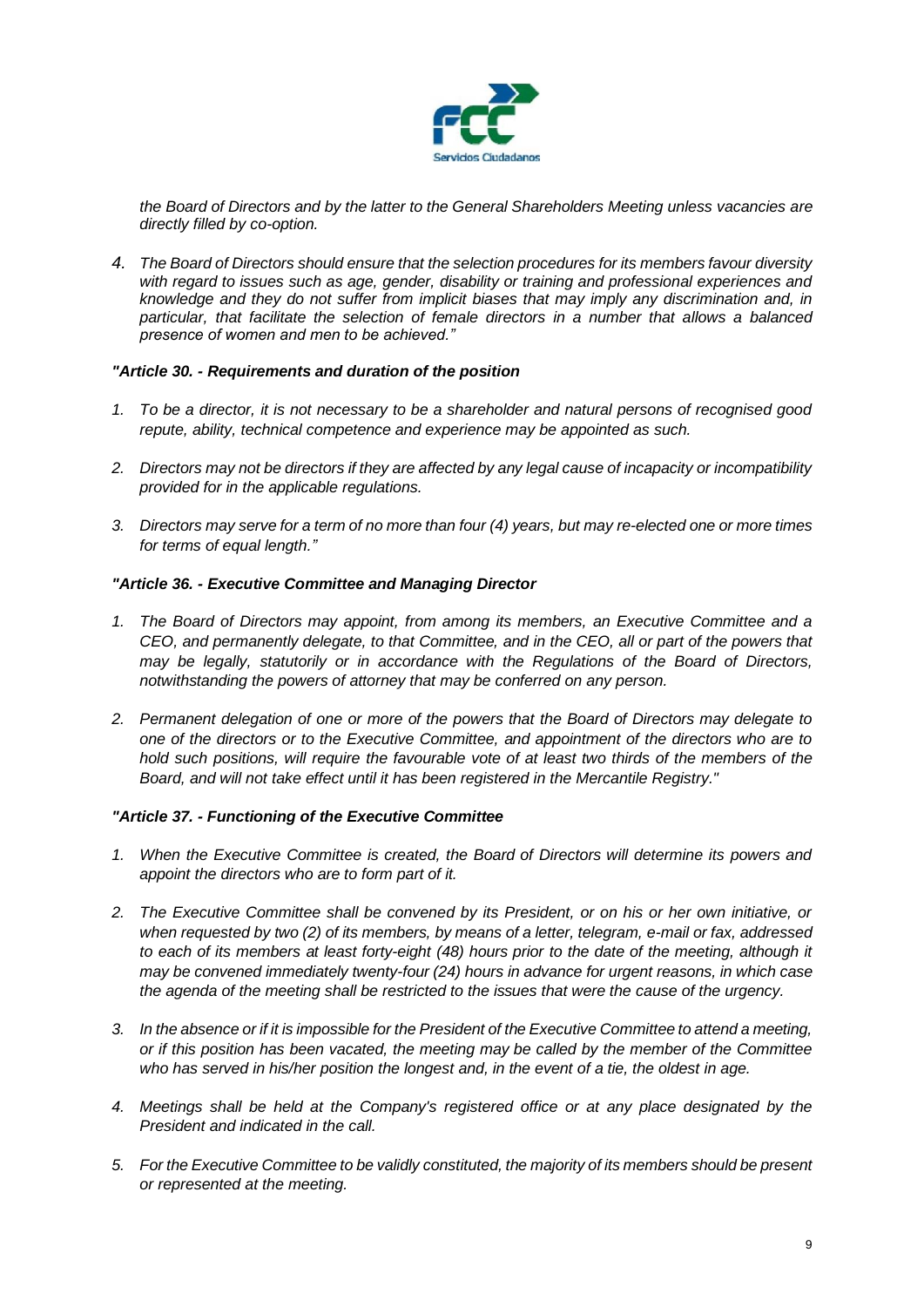

- *6. Those absent may be represented by another member of the Executive Committee, by writing to the President of the Committee.*
- *7. Deliberations shall be guided by the President, who shall hand the floor over to attendees who ask to speak.*
- *8. In the absence of the President of the Executive Committee or if this position has been vacated, his or her duties may be undertaken by the member of the Committee elected to this post by the majority of those in attendance at the meeting.*
- *9. Resolutions shall be adopted by an absolute majority of the Committee's members.*
- *10. In the event of a tie, the matter will be submitted to the Board of Directors, for which purpose the members of the Executive Committee will request that it be convened in accordance with the provisions of Article 32 of these Articles of Association, unless a meeting of that body has already*  been called within the following thirty calendar days, in which case the Committee will ask the *President of the Board to include the items on which the tie has occurred in the agenda of that meeting."*

## **3.5. Modification of article 38 ("Remuneration") of Section 2 (regarding the Board of Directors) of Title Three (regarding the Governance of the Company) of the Articles of Association.**

The following is proposed: "In accordance with the report by the Board of Directors that has been available to shareholders since the publication of the call for the General Shareholders Meeting, to approve the modification of article 38 (" Remuneration ") of Section 2 (regarding the Board of Directors) of the Third Title (regarding the Governance of the Company) of the Articles of Association, which will be expressed in the following terms:

#### *"Article 38. Remuneration*

- *1. The position of director is remunerated.*
- *2. The remuneration of the directors in their capacity as such shall consist of (i) a share in the net profits, which may not exceed two percent (2%) of the profit for the year attributed to the Company in the consolidated financial statements of the Group of which it is the parent company, once the*  legal reserve has been covered and a dividend of at least four percent (4%) of the par value of the *shares has been paid to the shareholders; the percentage corresponding tohe Board of Directors as a whole for this item in each year shall be established by the General Shareholders' Meeting; and (ii) allowances for attendance at meetings of the Board and its internal committees.*
- *3. It is the responsibility of the Board to determine the remuneration of each director in their capacity as such within the statutory framework and the remuneration policy, following a report from the Appointments and Remuneration Committee, taking into account the functions and responsibilities undertaken by each one within the Board itself or the internal Committees, as well as their actual attendance at the meetings of the same of which they are members, and other criteria provided for in the Regulations of the Board of Directors.*
- *4. The remuneration of directors must in any case be in reasonable proportion to the importance of the Company, its economic situation at any given time and the market standards of comparable companies. The remuneration system established must be aimed at promoting the long-term profitability and sustainability of the Company and incorporate the necessary precautions to avoid excessive risk taking and the rewarding of unfavourable results.*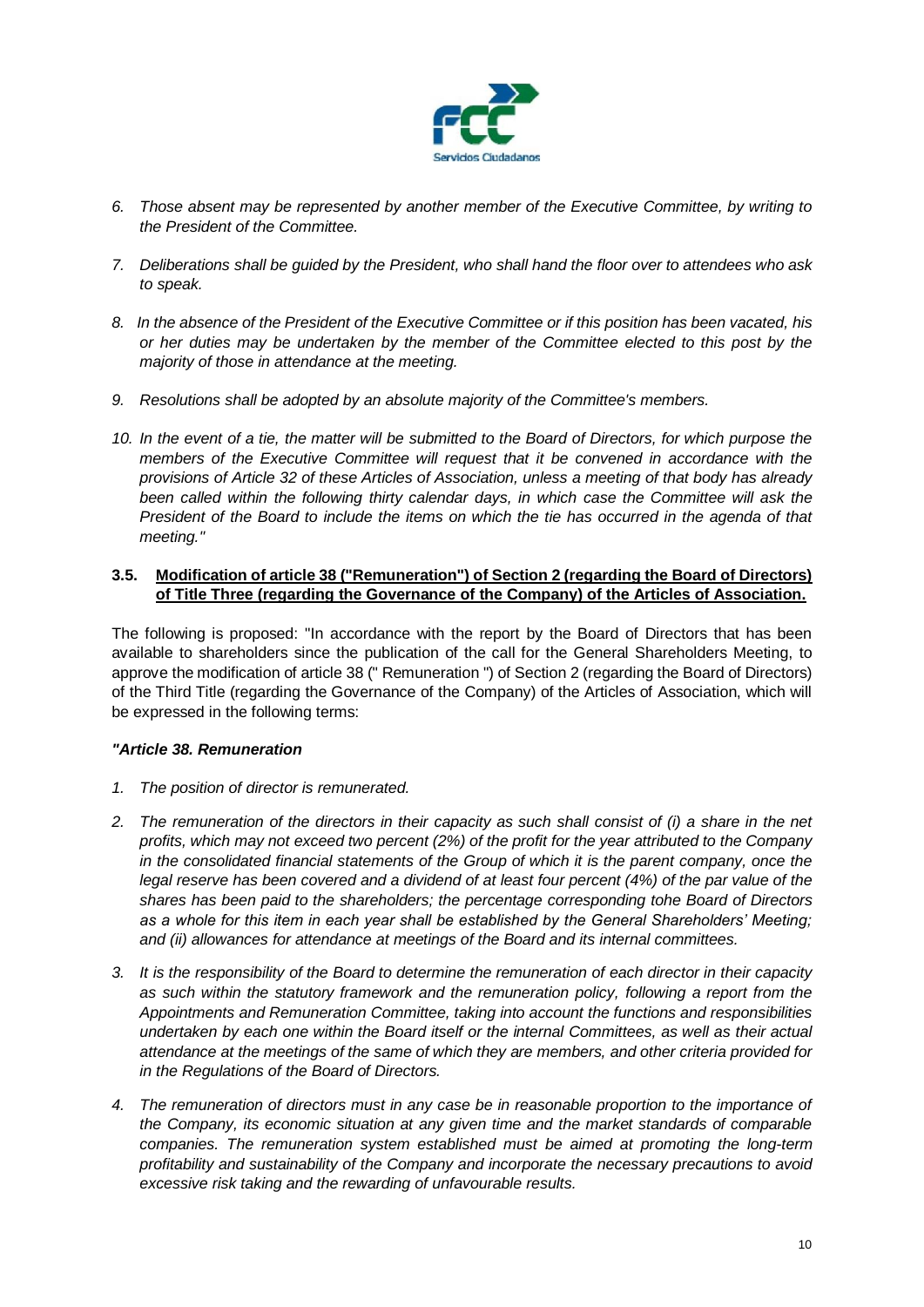

*5. In addition to the provisions in the previous sections, the remuneration for the executive functions of the Chief Executive Officer and other directors to whom functions of this nature are attributed by virtue of other titles, may consist of a fixed annual remuneration, a variable remuneration based on different parameters, savings and pension systems, severance pay, non-competition and insurance agreements and a system of remuneration in kind for the management team, all in accordance with the provisions of the directors' remuneration policy and the contract that exists between the director and the Company.*

 *The contract to be entered into between the director and the Company should be previously approved by the Board of Directors with the favourable vote of at least two-thirds of its members, and should be included as an annex to the minutes of the meeting. The director concerned should abstain from attending the deliberation and from participating in the vote. This contract, which should be in accordance with the Company's remuneration policy, should contain all the details required by law and, in particular, include all the concepts for which the director may obtain any remuneration for the performance of executive duties.*

- *6. The Board of Directors is responsible for the individual determination of the remuneration of each director for the performance of the executive duties assigned to him or her within the framework of the remuneration policy and in accordance with the provisions of his contract, following a report from the Appointments and Remuneration Committee.*
- *7. The remuneration set forth in the above paragraphs shall be compatible with other employment, service or professional remuneration accruing to directors for the performance of advisory or other duties other than those corresponding to directors in their capacity as such or, as the case may be, for the executive duties attributed to them.*
- *8. Furthermore, the Company will in any case hold third-party liability insurance for its directors.*
- *9. In accordance with the resolution adopted by the General Shareholders Meeting in this regard, the remuneration of the directors may also, independently of the provisions of the previous sections, consist of the delivery of shares or share options or remuneration linked to the value of the Company's shares.*
- *10. The remuneration policy for the directors should comply with the statutory remuneration system and will be approved by the General Shareholders Meeting as a separate item on the agenda, and should establish at least the maximum amount of the annual remuneration to be paid to all of the directors in their capacity as such and the criteria for their distribution in accordance with the functions and responsibilities attributed to each of them, the amount of the annual fixed remuneration corresponding to the directors for the performance of their executive functions and other provisions established in the Law.*
- *11. The Board of Directors shall draw up an annual report on the remuneration of the directors, containing that includes information on the remuneration policy for the Company directors approved by the General Meeting and applicable to the current business year, an overall summary of the application of policy for payments remuneration during the business year now closed, and details of the individual remuneration earned under all headings by each of the directors in the said business year, which shall be distributed as other significant information by the Company simultaneously with the annual corporate governance report and be submitted to the Ordinary General Shareholders' Meeting as a separate item on the Agenda, in accordance with the terms established by law."*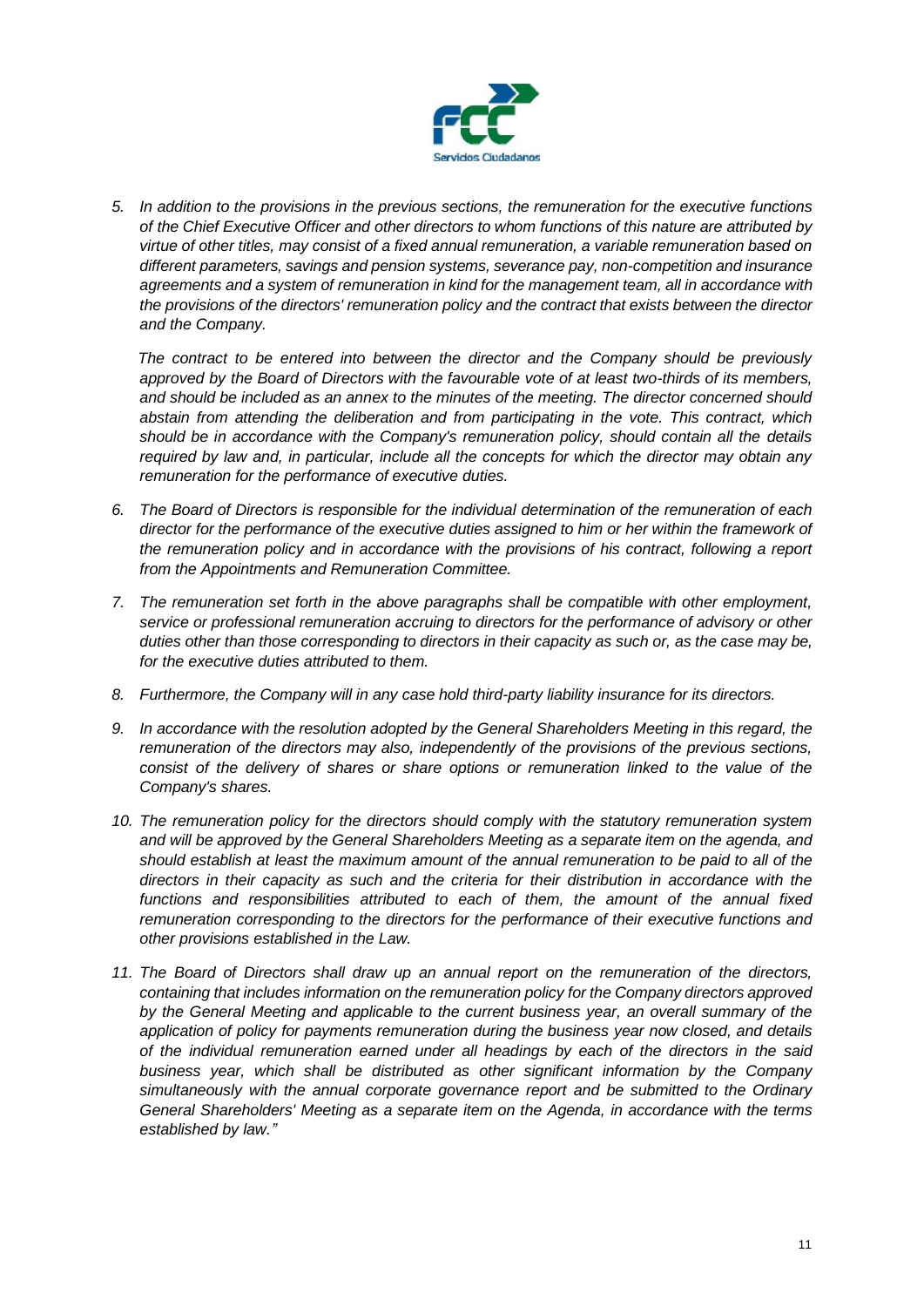

### **3.6. Modification of articles 40 ("The Audit and Control Committee") and 41 ("The Appointments and Remuneration Committee") of Section 3 (regarding the Board Committees) of the Third Title (regarding the Governance of the Company) of the Articles of Association.**

The following is proposed: "In accordance with the report by the Board of Directors that has been available to the shareholders since the publication of the call for the General Shareholders Meeting, to approve the modification of articles 40 (" The Audit and Control Committee ") and 41 (" The Appointments and Remuneration Committee ") of Section 3 (regarding the Board Committees) of the Third Title (regarding the Governance of the Company) of the Articles of Association, which will be expressed in the following terms:

## *"Article 40. Audit and Control Committee*

- *1. The Board of Directors shall have an Audit and Control Committee with no executive functions and with powers to inform, advise and propose within its scope of action, which shall be composed of a minimum of three (3) and a maximum of six (6) directors, appointed by the Board of Directors following a report from the Appointments and Remuneration Committee, for a period not exceeding their term in the position as directors and notwithstanding the possibility of being re-elected indefinitely, insofar as they may also be re-elected as directors. All the members of the Audit and Control Committee should be non-executive directors, and the majority of its members should be independent directors, one of whom shall be appointed on the basis of his or her knowledge and experience in accounting and/or auditing matters. As a whole, the members of the Committee shall have relevant technical knowledge with regard to the activity sector of the Company.*
- *2. The Committee shall elect a President from among its independent members and may also elect a Vice President. The duration of these positions may not exceed four (4) years or their terms of office as members of the Committee, and they may be re-elected after at least one year has elapsed since they left the position.*

 *The Secretary and, where applicable, the Vice Secretary shall be the person appointed by the Committee, without specifying his or her status as a director.*

- *3. The members of the Committee may be assisted in their meetings by persons who, in their capacity as advisors, and up to a maximum of two (2) for each of these members, consider it appropriate. These advisors shall attend meetings with a voice but no vote.*
- *4. Without prejudice to the other functions attributed to it by Law, these Articles of Association and the Board Regulations, the powers of the Audit and Control Committee will include at least the following:*
	- *a) To inform the General Shareholders Meeting of any issues that may arise with regard to*  those matters that fall within the scope of the Committee and, in particular, of the result of *the audit, explaining how it has contributed to the integrity of the financial information and the role that the Committee has played in this process.*
	- *b) To supervise the effectiveness of the Company's internal control and the Company's internal audit services and risk management systems, as well as to discuss with the accounts auditor significant weaknesses in the internal control system detected in the course of the audit, and all this without infringing its independence. For this purpose, and where appropriate, they may submit recommendations or proposals to the Board of Directors and the corresponding deadline for their follow-up.*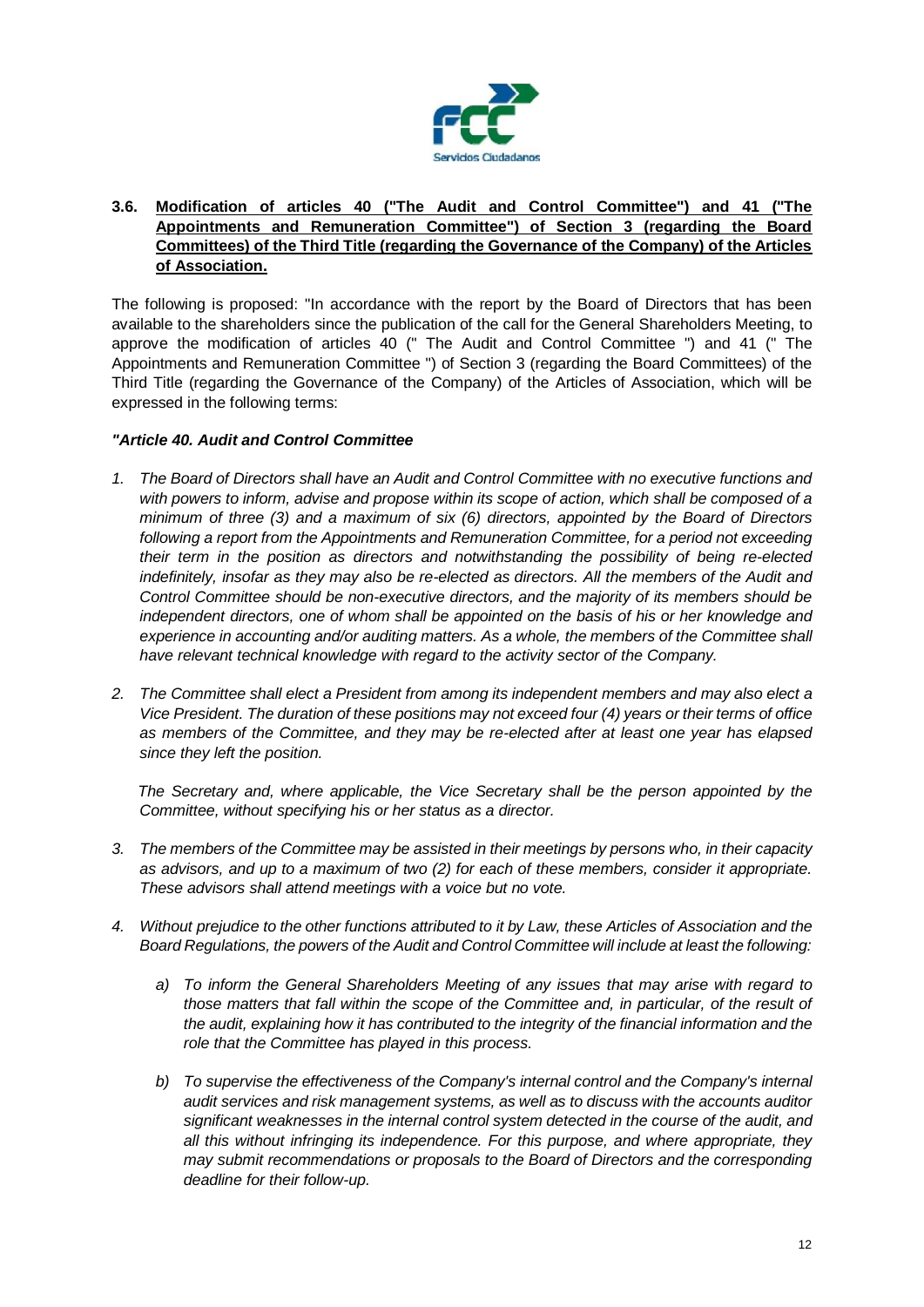

- *c) To supervise the process of preparing and submitting the required financial information and to submit recommendations or proposals to the Board of Directors, aimed at safeguarding its integrity.*
- *d) To submit to the Board of Directors proposals for the selection, appointment, re-election and replacement of the auditor, taking responsibility for the selection process, in accordance with the provisions of EU regulations, as well as the terms and conditions of his or her contract, and to obtain from him or her regular information on the audit plan and its implementation, as well as to maintain his or her independence in the performance of his or her duties.*
- *e) Establish appropriate relationships with the external auditor to receive information on issues that may pose a threat to their independence, for consideration by the Committee, and any other relating to the process of conducting accounts audits and, where appropriate, the authorisation of services other than those prohibited, under the terms provided for in the regulations governing account auditing activities on the system of independence, as well as*  any other communications provided for in account auditing legislation and in auditing *standards. In any case, it should receive annually from the external auditors a declaration of their independence with regard to the Company or entities directly or indirectly related to it, as well as detailed and individualised information on the additional services of any kind provided and the corresponding fees received from these entities by the external auditor or by the persons or entities related to it in accordance with the provisions of the regulations governing the auditing of accounts.*
- *f) Each year, prior to the issuance of the account auditing report, issue a report that expresses an opinion on whether the independence of the auditors or audit firms has been compromised. In any case, this report shall contain a reasoned assessment on the provision of each and every one of the additional services referred to in the previous section, taken individually and as a whole, other than the legal audit and with regard to the system of independence or the regulations governing account auditing activities.*
- *g) To report on related-party transactions that should be approved by the General Shareholders Meeting or the Board of Directors and to supervise the internal procedure established by the Company for those whose approval has been delegated in accordance with the applicable regulations.*
- *h) To report in advance to the Board of Directors on all matters provided for by law, these Articles of Association and the Regulations of the Board, and in particular, on:*
	- *1. financial information and the management report, which will include, where appropriate, mandatory the non-financial information that the Company should periodically make public, and*
	- *2. the creation or acquisition of holdings in special-purpose entities or entities domiciled in countries or territories considered to be tax havens.*
- *i) Where applicable, those others that are attributed by these Articles of Association or the Regulations of the Board of Directors.*

*The provisions of points d), e) and f) in this section shall be understood notwithstanding the regulations governing the auditing of accounts.*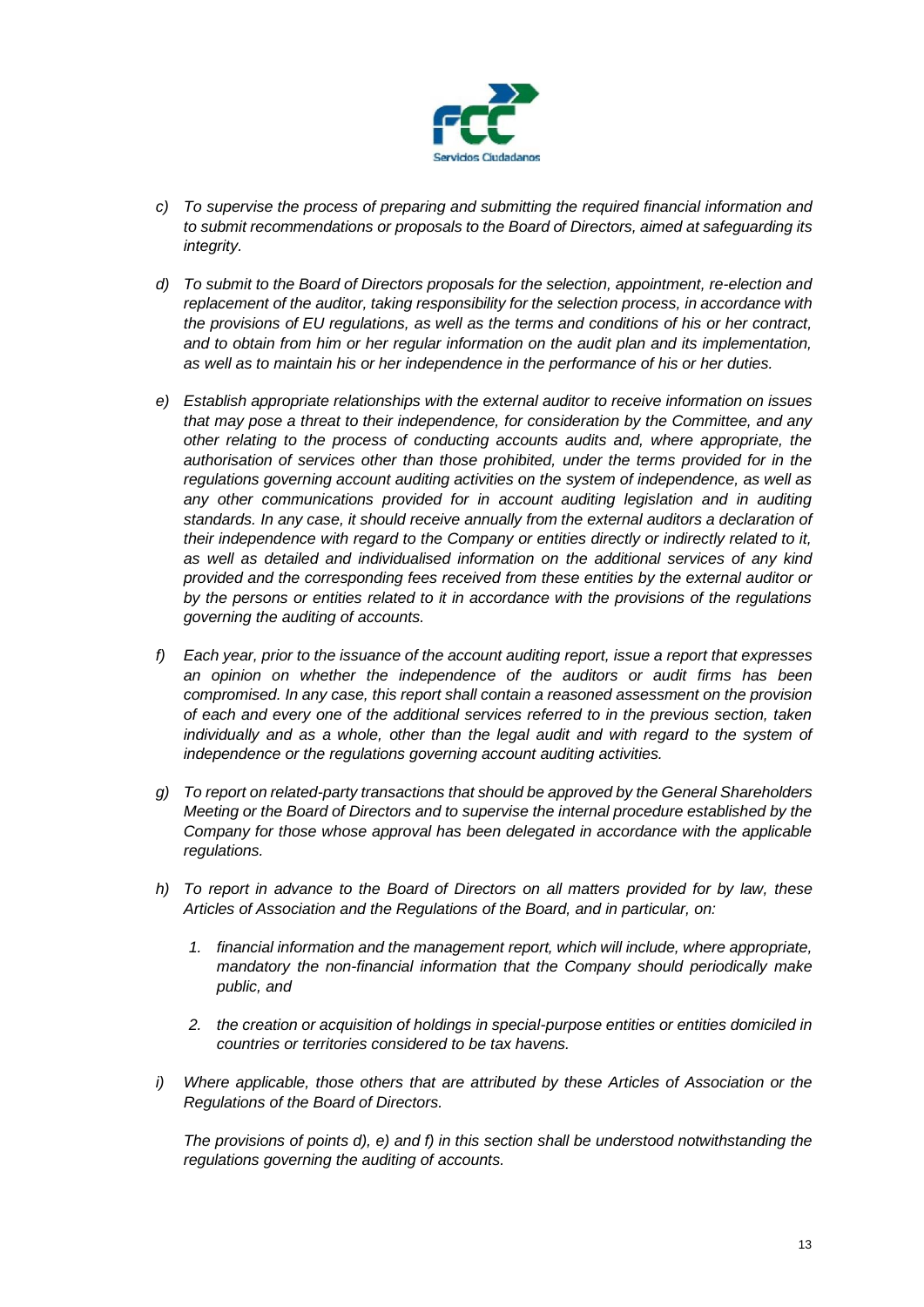

- *5. For the purposes of its operation, the Committee shall meet when the President so decides, as many times as necessary to perform its duties and at least once a quarter.*
- *6. It shall be validly constituted when the majority of its members are present or represented, and its resolutions shall be adopted by an absolute majority of its members present or represented. In the event of a tie, the President shall have the casting vote.*
- *7. The Audit and Control Committee shall draw up an action plan for the business year, which it shall report to the Board of Directors, as well as a report on its activity during the business year, which shall serve as the basis for the annual assessment by the Board of Directors of its operation and that of its Committees, in order to propose, on the basis of the results, an action plan to correct any deficiencies detected.*
- *8. These Regulations with regard to the Audit and Control Committee will be developed through the Regulations of the Board of Directors, always promoting independence in its operation."*

#### *"Article 41. - The Appointments and Remuneration Committee*

- *1. The Board of Directors shall have an Appointments and Remuneration Committee with no executive functions, consisting of a minimum of four (4) and a maximum of six (6) board members appointed by the Board of Directors, and it shall be composed exclusively of non-executive directors, of which at least two shall be independent directors. The mandate of the members of the Committee shall not exceed their mandate as directors, without prejudice to them being re-elected indefinitely, as long as they remain directors.*
- *2. The Committee shall elect a President from among its independent members. The Committee will also have a Secretary with a voice and without a vote, who shall not need to be a director.*
- *3. The Appointments and Remuneration Committee shall have the power to report, advise and propose on the appointment, re-election, ratification and dismissal of directors, on the remuneration of directors and senior executives of the Company and on situations of conflict of interest and, notwithstanding the other duties assigned to it by law, the Articles of Association or, in accordance with them, the Regulations of the Board of Directors, it shall have at least the following duties:*
	- *a) Evaluate the necessary skills, knowledge and experience in the Board of Directors. For this purpose, it will define the functions and skills necessary in the candidates who must fill each*  vacancy and will assess the time and dedication required so that they can effectively *undertake their duties.*
	- *b) To establish a representation target for the under-represented gender on the Board of Directors and prepare guidelines on how to achieve this target.*
	- *c) To submit proposals to the Board of Directors for the appointment of independent directors*  for their appointment by co-option or for their submission to the decision of the General *Shareholders Meeting, as well as proposals for the re-election or dismissal of these directors by the General Shareholders Meeting.*
	- *d) To report on proposals for the appointment of the remaining directors for their appointment by co-option or for their submission to the decision of the General Shareholders Meeting, as well as proposals for their re-election or removal by the General Shareholders Meeting.*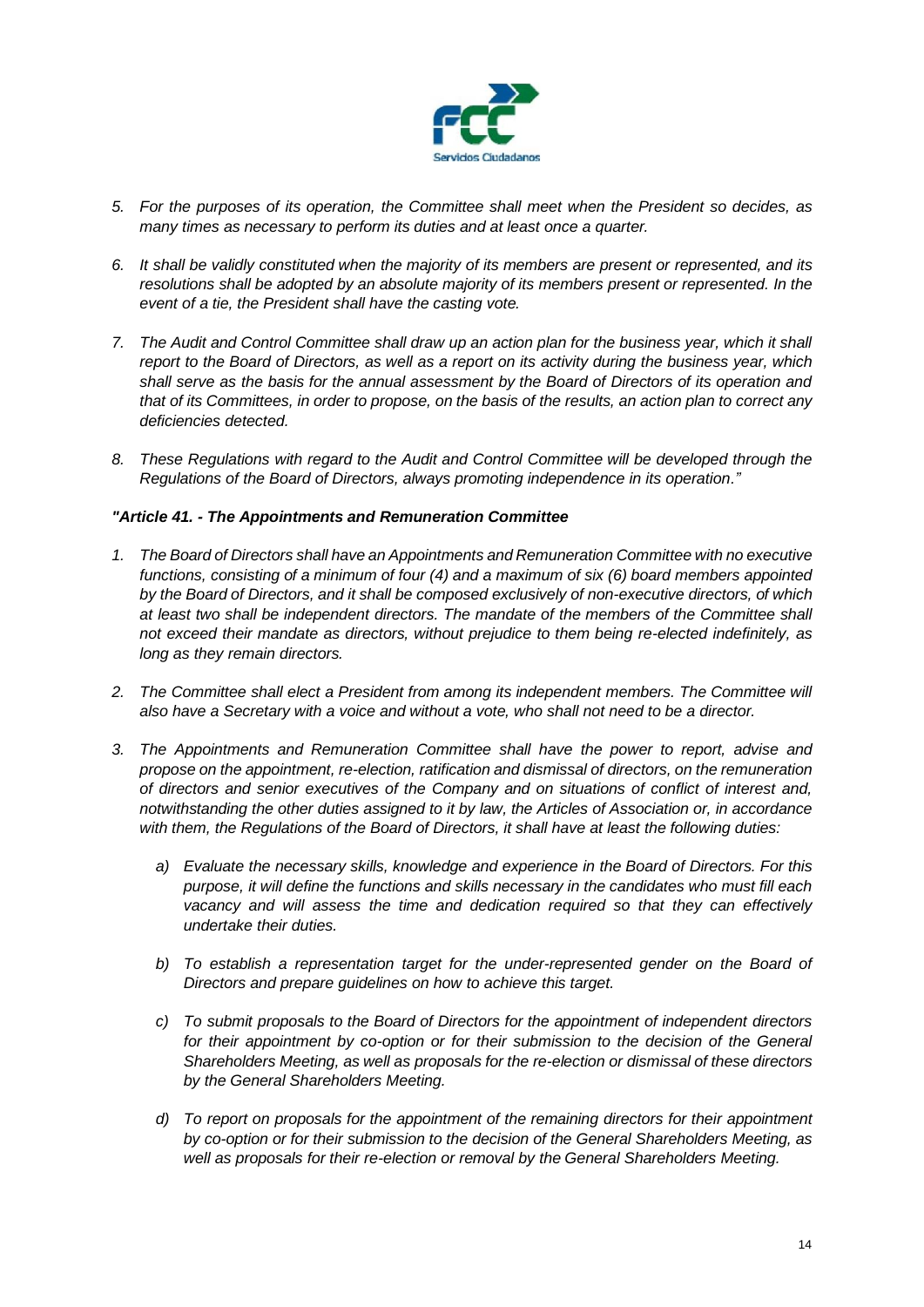

- *e) To report on the proposals for the appointment and removal of senior managers and the basic conditions of their contracts.*
- *f) To examine and organise the succession of the President of the Board of Directors and the CEO of the Company and, where applicable, to make proposals to the Board of Directors so that this succession takes place in an orderly and planned manner.*
- *g) Propose to the Board of Directors the remuneration policy of the directors and of the general directors or of those who carry out their senior management duties under the direct authority of the Board, the Executive Committee or the Chief Executive Officer, as well as the individual remuneration and the remaining contractual conditions of executive directors, ensuring their observance.*
- *h) To report in advance to the Board of Directors on all matters provided for by law, these Articles of Association and the Regulations of the Board.*
- *4. For the purposes of the operation of the Committee, it shall meet, in the opinion of its President, as often as is necessary for the performance of its duties, and at least once every quarter.*
- *5. It shall be validly constituted when the majority of its members are present or represented, and its resolutions shall be adopted by an absolute majority of its members present or represented. In the event of a tie, the President shall have the casting vote.*
- *6. The Appointments and Remuneration Committee shall prepare an action plan for the business year, which it shall submit to the Board of Directors, as well as a report on its activity during the business year which shall serve as the basis for the assessment made by the Board of Directors.*
- *7. The Regulations of the Board of Directors will develop these rules regarding the Appointments and Remuneration Committee, always promoting its independence."*

### **3.7. Modification of articles 44 ("Formulation of the financial statements") and 46 ("Deposit of the accounts") of the Fifth Title (regarding the Business Year and Financial Statements) of the Articles of Association.**

The following is proposed: "In accordance with the report by the Board of Directors that has been available to the shareholders since the publication of the call for the General Shareholders Meeting, to approve the modification of articles 44 (" Formulation of the annual accounts ") and 46 (" Deposit of the accounts ") of the Fifth Title (regarding the Business Year and Financial Statements) of the Articles of Association, which will be expressed in the following terms:

#### *"Article 44. - Preparation of the Financial Statements*

*In accordance with the provisions of the Commercial Code, the Company should maintain orderly accounts correctly in accordance with the company's activity, and which enable operations to be monitored chronologically, as well as preparing inventories and balance sheets. The accounting books will be legalised by the Mercantile Registry corresponding to the location of the registered office.*

*The Board of Directors is obliged to prepare, within a maximum of three (3) months from the end of the business year, the financial statements, the management report, that includes, where applicable, the status of non-financial information, and the proposal for the application of the result, as well as, where applicable, the consolidated statements and management report. The financial statements should be*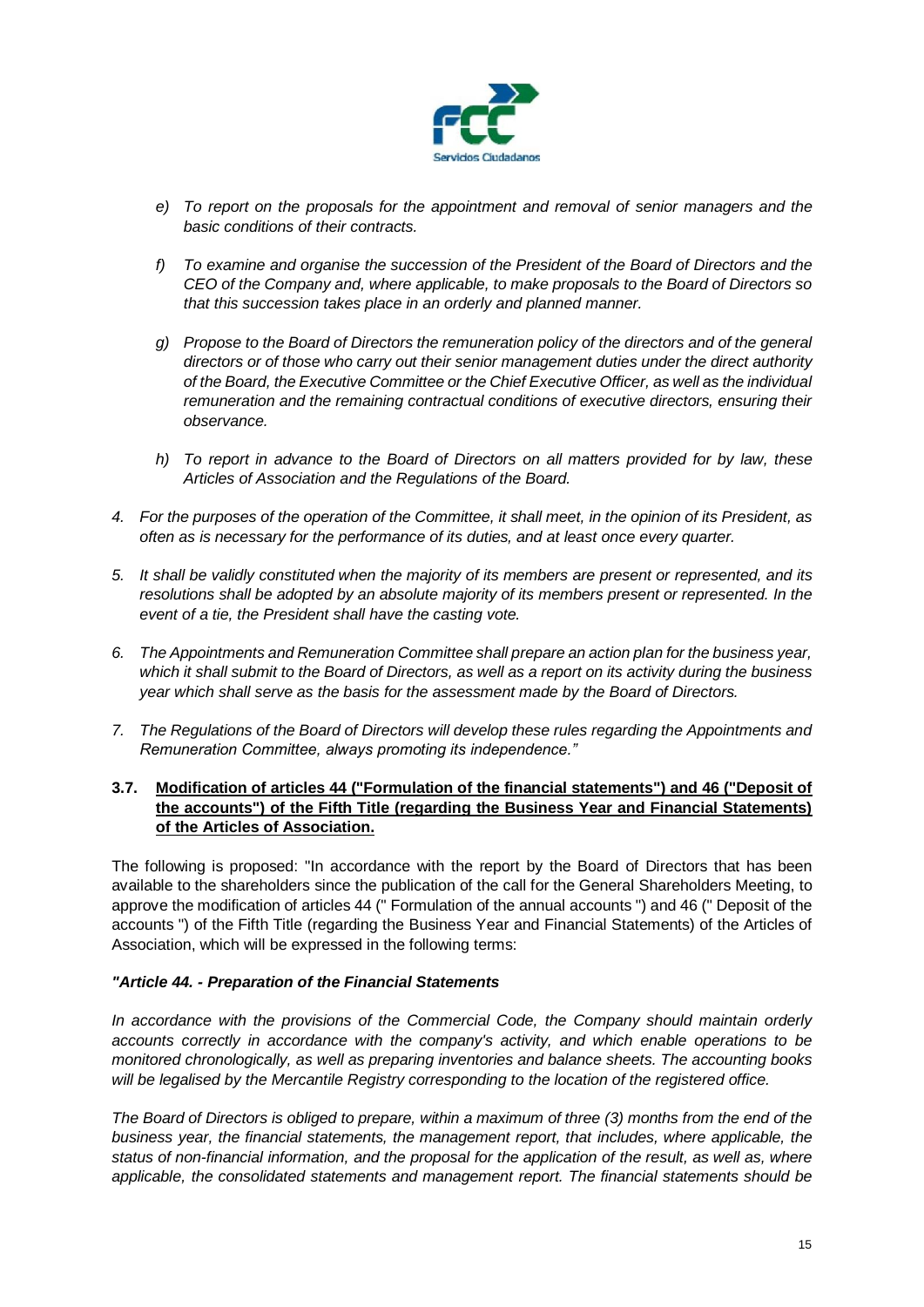

*drawn up clearly and provide a true and fair view of the assets, financial situation and results of the Company, in accordance with the provisions of the Act and the Commercial Code. The financial statements and the management report, including, where applicable, the status of non-financial information, should be signed by all the directors. If the signature of any of them is missing, it will be indicated in each of the missing documents, with express indication of the reason for this."*

## *"Article 46. - Filing of Statements*

*Within the month following the approval of the annual accounts, the Board of Directors of the Company will present, to be deposited in the Mercantile Registry of the registered office, certification of the agreements of the General Shareholders Meeting of approval of said annual accounts, duly signed, and the allocation of the result, as well as, where appropriate, of the consolidated accounts, to which a copy of each of said accounts will be attached, together with the management report, which will include, where appropriate, the statement of non-financial information and the auditors' report."*

#### **4. Modification of the Regulations for the Company's General Shareholders' Meeting:**

## **4.1. Modification of articles 4 ("General Shareholders Meeting") and 6 ("Powers of the General Shareholders Meeting") of Title I (Concept, Classes and Functions of the General Shareholders Meeting) of the Regulations governing the General Shareholders Meeting.**

The following is proposed: "In accordance with the report by the Board of Directors that has been at the disposal of the shareholders since the publication of the call for the General Shareholders Meeting, to approve the modification of articles 4 (" General Shareholders Meeting") and 6 ("Powers of the General Shareholders Meeting") of Title I (Concept, Classes and Functions of the General Shareholders Meeting) of the Regulations governing the General Shareholders Meeting, which will be expressed in the following terms:

# *"Article 4. General Shareholders Meeting*

- *1. The General Shareholders' Meeting is the Company's highest decision-making body in matters within its powers.*
- *2. The resolutions of a duly constituted General Shareholders Meeting, adopted in accordance with the Articles of Association, these Regulations and the legal provisions in force, will oblige all shareholders, even those who are absent, those who abstain from voting and those who dissent, without prejudice to the rights and actions of any kind that may correspond to them according to the Laws in force.*
- *3. The Company shall at all times guarantee the equal treatment of all shareholders who are in the same position, especially with regard to information, participation and the exercise of voting rights at the General Shareholders Meeting.*

*In particular, it should meet the accessibility requirements of those with disabilities and the elderly to guarantee their right to have prior information and the necessary support to exercise their vote."*

#### *"Article 6. - Powers of the General Shareholders Meeting*

*The General Shareholders Meeting shall decide on matters where it is empowered to do so by law, by these Articles of Association or by the Regulations for the General Shareholders Meeting and, in particular, on the following:*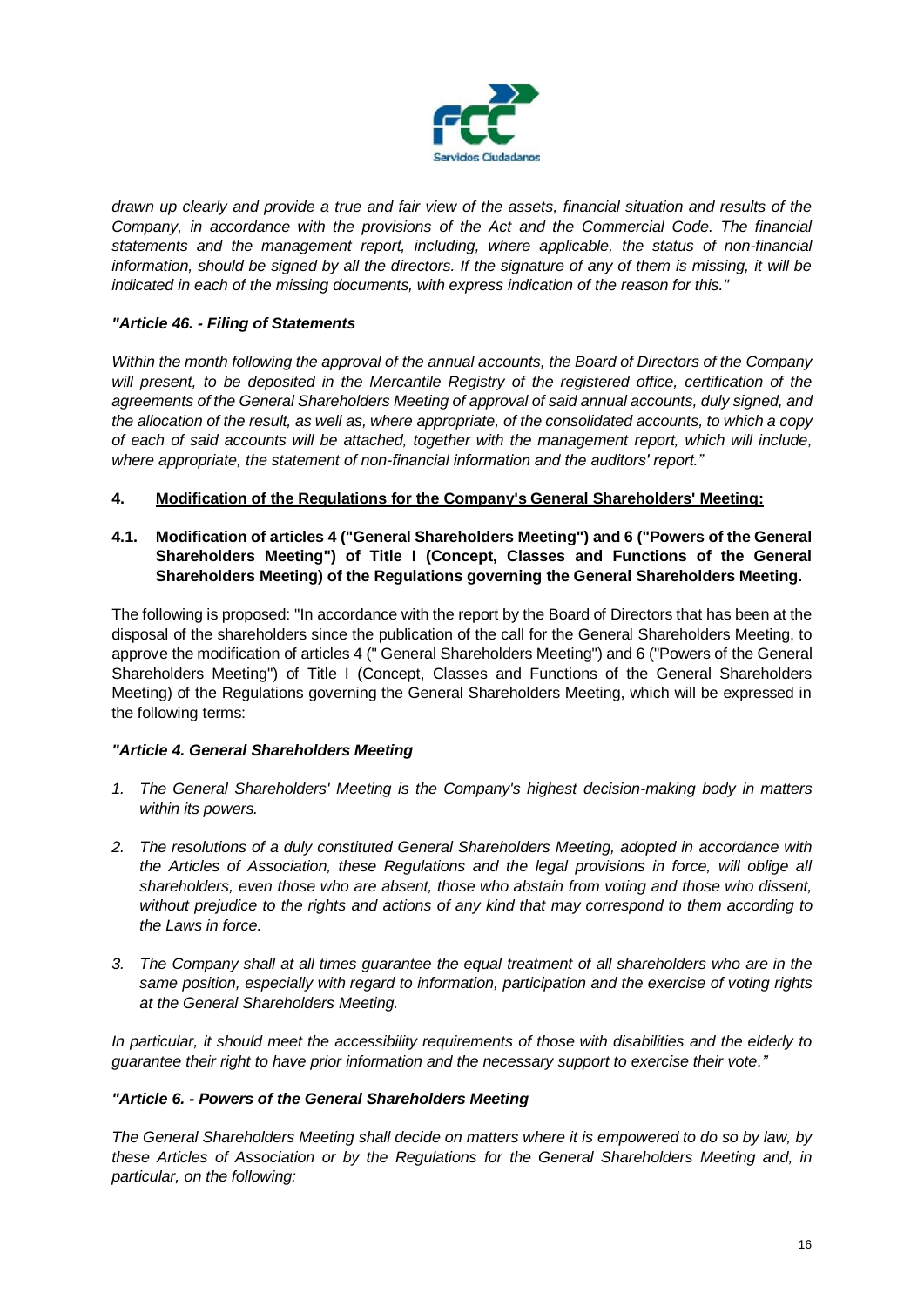

- *a) The approval of the financial statements, the allocation of profits and the approval of corporate management.*
- *b) The approval, where appropriate, of the status of non-financial information.*
- *c) The appointment, re-election, ratification and dismissal of directors, as well as the appointment and dismissal of the liquidators and, where applicable, the auditors, as well as the exercise of corporate responsibility action against any of them.*
- *d) Modification of the Articles of Association.*
- *e) The increase and reduction of the capital stock, as well as the delegation to the Board of Directors of the power to increase the capital stock, in which case it may also confer on it the power to exclude or restrict the right of first refusal under the terms established by law.*
- *f) The issue or creation of new categories or series of shares.*
- *g) The issue of bonds and other securities which, in accordance with the regulations applicable at any given time, are the responsibility of the General Shareholders Meeting and the delegation to the Board of Directors of the power to issue them.*
- *h) The elimination or limitation of the right of first refusal.*
- *i) The acquisition, sale or contribution to another company of essential assets; as well as the transfer to dependant entities of essential activities undertaken up to that moment by the Company, even though it maintains full control of these.*

*Operational activities and assets shall be presumed to be essential when the volume of the transaction exceeds twenty-five percent (25%) of the total assets on the balance sheet.*

- *j) The transformation, merger, spin-off, general assignment of assets and liabilities and transfer of the registered office abroad.*
- *k) The dissolution of the Company.*
- *l) The approval of the final balance sheet for liquidation.*
- *m) Operations where the effect is equivalent to the liquidation of the Company.*
- *n) The approval of related-party transactions whose approval corresponds to the General Shareholders Meeting in the terms envisaged in the Law.*
- *o) The policy on the remuneration of directors under the terms established by the Spanish Corporate Enterprises Act.*
- *p) Any system of remuneration or incentives to directors or senior management consisting of the delivery of shares, share options or in any way linked to the value of the share.*
- *q) Authorisation for the acquisition of own shares within the legal boundaries.*
- *r) The approval and modification of these Regulations.*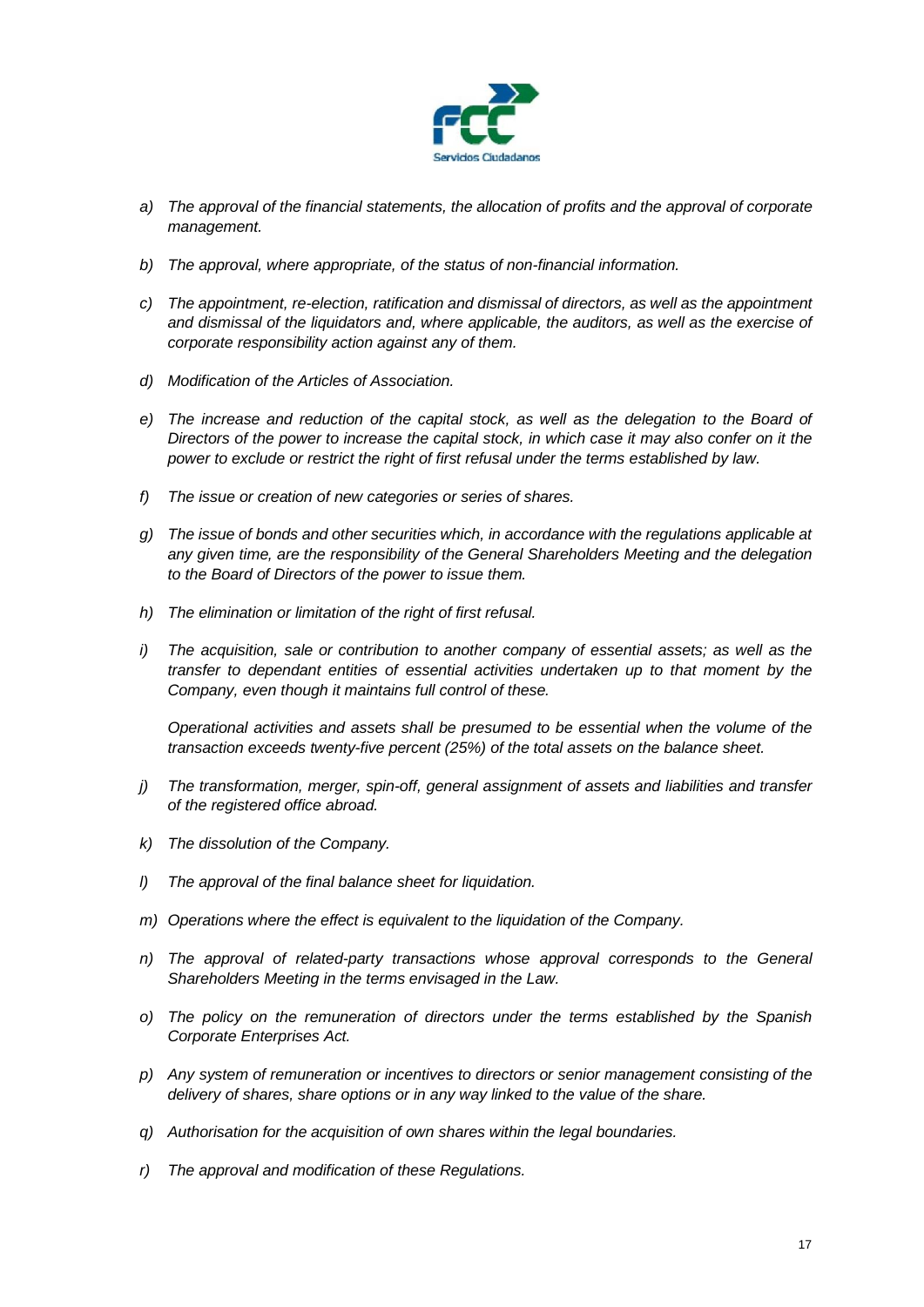

*s) Any other matters as determined by law or these Articles of Association."*

## **4.2. Modification of articles 9 ("Information available from the date of the call") and 11 ("Proxies") of Chapter II (Preparation for the General Shareholders Meeting) of Title II (Call and preparation for the General Shareholders Meeting) of the Regulations for the General Shareholders Meeting.**

The following is proposed: "In accordance with the report by the Board of Directors that has been available to shareholders since the publication of the call for the General Shareholders Meeting, to approve the modification of articles 9 (" Information available from the date of the call ") and 11 ("Proxies") of Chapter II (Preparation for the General Shareholders Meeting) of Title II (Call and preparation for the General Shareholders Meeting) of the Regulations for the General Shareholders Meeting, which will be expressed in the following terms:

#### *"Article 9. Information available from the date of the call*

*The Company will make the following information available to its shareholders from the moment the announcement of the call is published and until the General Shareholders Meeting takes place, at its registered office and included without interruption on its website:*

- *a) The full text corresponding the announcement of the call.*
- *b) The total number of shares and voting rights at the date of the call, itemised by category of shares, if this is the case.*
- *c) The full texts of all the proposed resolutions on each and every one of the points included in the Agenda or, with regard to those points of a merely informative nature, a report from the proper bodies commenting on each of these points, as well as the proposed resolutions presented by the shareholders, as they are received.*
- *d) When the proposal consists of the appointment or ratification of directors, the following information will also be included in this regard: (i) their professional and biographical profile; (ii) other Boards of Directors on which they sit, whether they are listed companies or not; (iii) indication of the category of director to which they belong as appropriate, indicating, in the case of proprietary directors, the shareholder proposing their appointment, re-election or ratification or with whom they have ties; (iv) date of their initial appointment as a director at the Company, as well as subsequent appointments; (v) shares in the Company and stock options held by them; and (vi) the proposal and reports required by law.*
- *e) The documents that should be submitted to the General Shareholders Meeting and, in particular, reports by the Board, account auditors and independent experts that, in accordance with the Law or the Articles of Association, should be made available to shareholders on the items included in the Agenda from the date of the call.*
- *f) Information on the channels of communication between the Company and the shareholders in order to be able to collect information or make suggestions, in accordance with the applicable regulations.*
- *g) The means and procedures for granting proxy at the General Shareholders Meeting, as well as for remote vote casting. In particular, the forms to accredit attendance and voting by proxy and remotely at the General Shareholders Meeting, except when they are sent directly by the*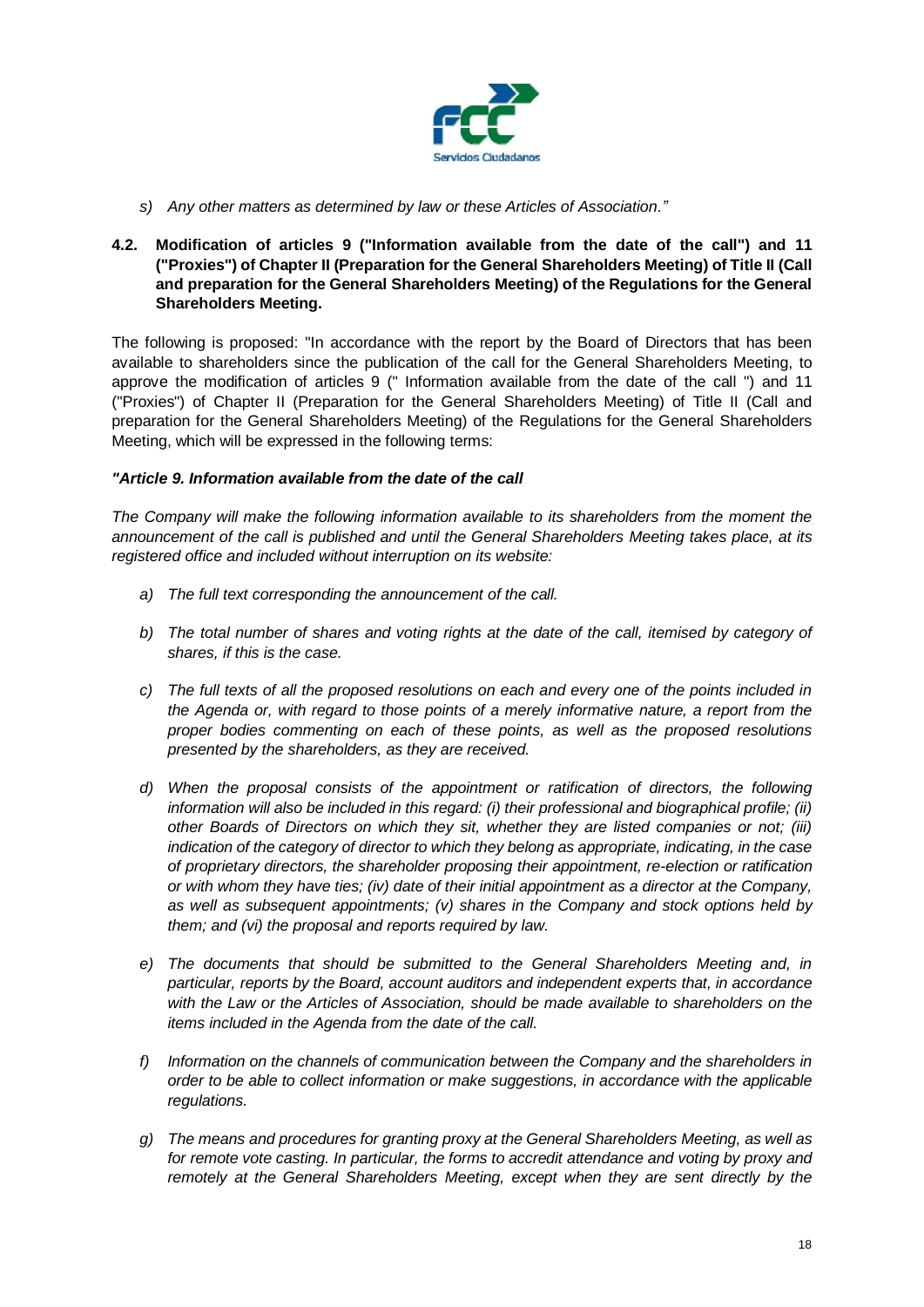

*Company to each shareholder. In the event that they cannot be published on the website for technical reasons, the Company should indicate how to obtain the paper forms, which will be sent to any shareholder who requests them.*

*h) The rules for conducting an Electronic Shareholder Forum.*

*The Company will send its shareholders, either directly or indirectly through the third parties appointed by said shareholders, the central securities depositary or the intermediary entity, a notice indicating where they can find the information necessary to enable them to exercise the rights derived from their actions, in the terms provided for in the applicable regulations."*

#### *"Article 11. Proxies*

*1. Shareholders with the right to attend may delegate their representation to another person, even if he or she is not a shareholder.*

*Where the represented shareholder has issued instructions, the proxy will cast the vote in accordance with them and will be obliged to keep these instructions for one year from the date of the corresponding General Shareholders Meeting.*

*A proxy may have the representation of more than one shareholder without restriction with regard to the number of shareholders represented. When a proxy represents several shareholders, he or she may vote differently depending on the instructions received from each shareholder.*

*Intermediaries who appear legitimised as shareholders by virtue of the accounting record of the shares but who act on behalf of various other final beneficiaries may in any case divide their vote and exercise it divergently in compliance with different voting instructions, if they had received them.*

*Intermediaries may delegate the vote to each of the indirect holders final beneficiaries or to third parties designated by them, without being able to restrict the number of proxies granted.*

*Proxy may also include those points that have not yet been provided for in the Agenda for the call but may be discussed at the Meeting, as permitted by Law.*

*In any case, the number of shares represented will be computed for the valid constitution of the Meeting.*

*Proxy is always revocable. Personal attendance, be it physical or electronic, by the shareholder at the Meeting, entails the cancellation of any proxy, whatever the date this occurs. In this regard, proxies granted prior to the casting of the remote vote will be considered revoked, and those granted later, will be considered not to have been made.*

*2. Proxy should be granted in the terms and within the scope established by the Spanish Corporate Enterprises Act, in writing and specifically for each meeting, except for a spouse, ascendant or descendant of the represented shareholder or general proxy, in a public document, to manage all the assets that the represented shareholder has in national territory.*

*Proxy may also be granted by post, by sending the Company a letter stating the representation granted, accompanied by the attendance, proxy or representation and remote voting card*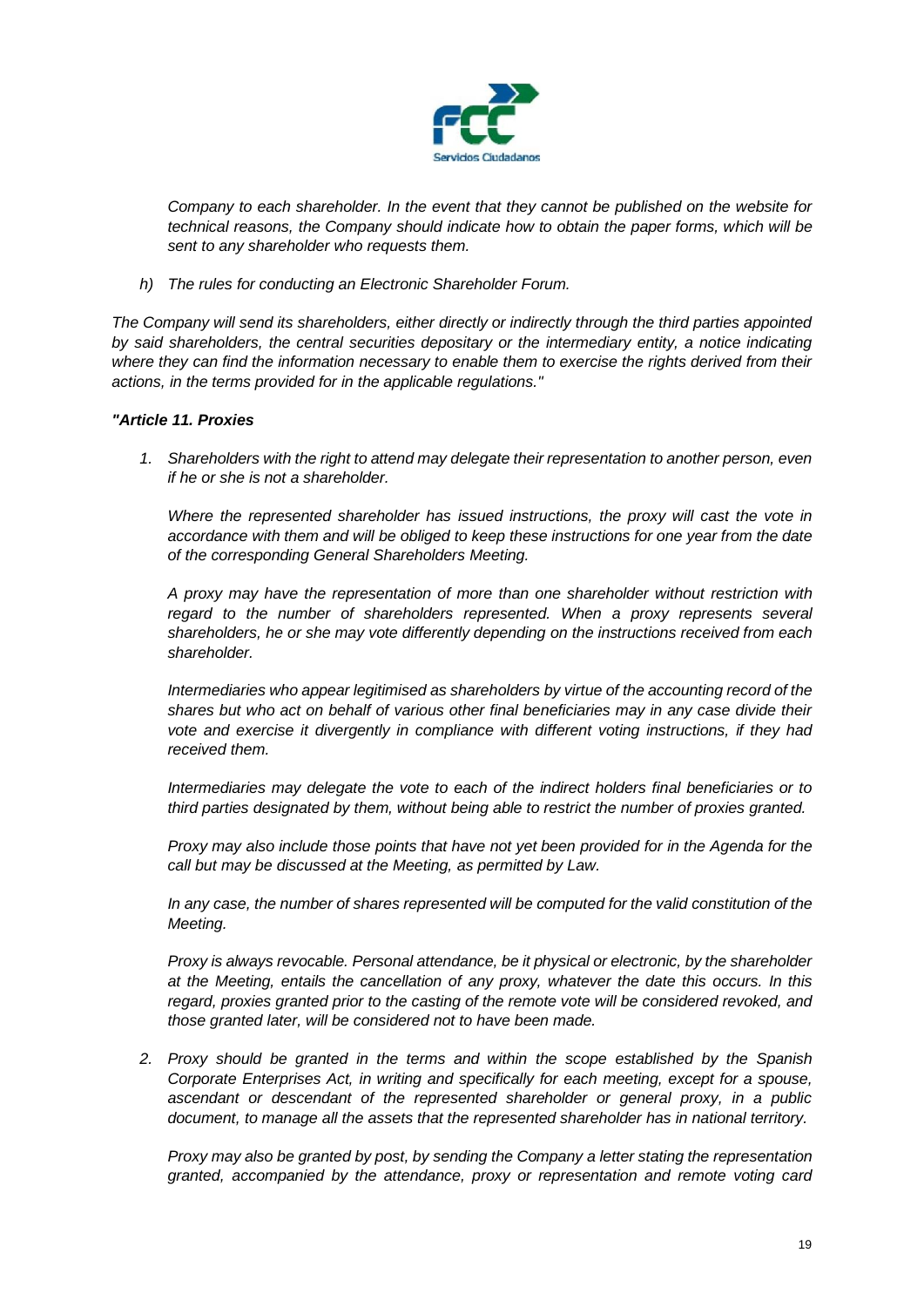

*issued by the Company or entities responsible for keeping the registry of book entries. However, the attendance, proxy and remote voting card itself may suffice when there is provision for its use for proxy purposes by postal correspondence.*

*Proxy may also be granted by electronic means or other remote means of communication that, duly guaranteeing the identity of the person represented and the representative and the security of electronic communications that the Board of Directors shall determine on the occasion of the call for each Meeting, making this public in the announcement of the call and on the Company's corporate website.*

*Where proxy is granted by electronic means, the regulation contained in article 22 of the Regulations for casting remote votes will be applicable, as far as this is possible, prior to the Meeting.*

*Proxy granted by any of the aforementioned electronic means or other remote communication means should be received by the Company before midnight (12 midnight) on the day immediately prior to the day scheduled for holding the General Shareholders Meeting on first call. Otherwise, the proxy will be deemed not to have been granted.*

*Everything established above will be applicable to the revocation of the appointment of the representative.*

- *3. The President and Secretary of the General Meeting shall have the broadest powers to admit the validity of the document or means of proving the representation, having to consider only as invalid that which lacks the minimum essential requirements and provided that this is insurmountable.*
- *4. Before being appointed, the proxy should inform the shareholder in detail if there is a conflict of interest. If the conflict arises after the appointment and the represented shareholder has not been warned of its possible existence, he or she should be informed immediately. In both cases, if they have not received new precise voting instructions for each of the items on which the proxy has to vote on behalf of the shareholder, they should abstain from casting a vote. In particular, there may be a conflict of interest when the proxy is in any of the situations provided for in article 523.2 of the Spanish Corporate Enterprises Act.*
- *5. In those cases in which the directors of the Company, or any other person or entity, make a public request for proxy, the rules contained in the Spanish Corporate Enterprises Act and the implementing regulations will apply. In particular, the document stating the power of attorney should contain or be attached to the Agenda, as well as the request for instructions for the exercise of voting rights and the indication of how the proxy will vote in the event that no give instructions are given or they are not precise.*

*The proxy may vote differently when circumstances are unknown at the time the instructions are sent and there is a risk of damaging the interests of the represented party. In the case of a vote cast that does not follow the instructions, the proxy should immediately inform the represented party, in writing, explaining the reasons for the vote.*

*A public request for proxy may also be made by electronic means in accordance with the provisions of these Regulations and other internal regulations of the Company.*

*There will be understood to have been a public request when the same person holds the proxy*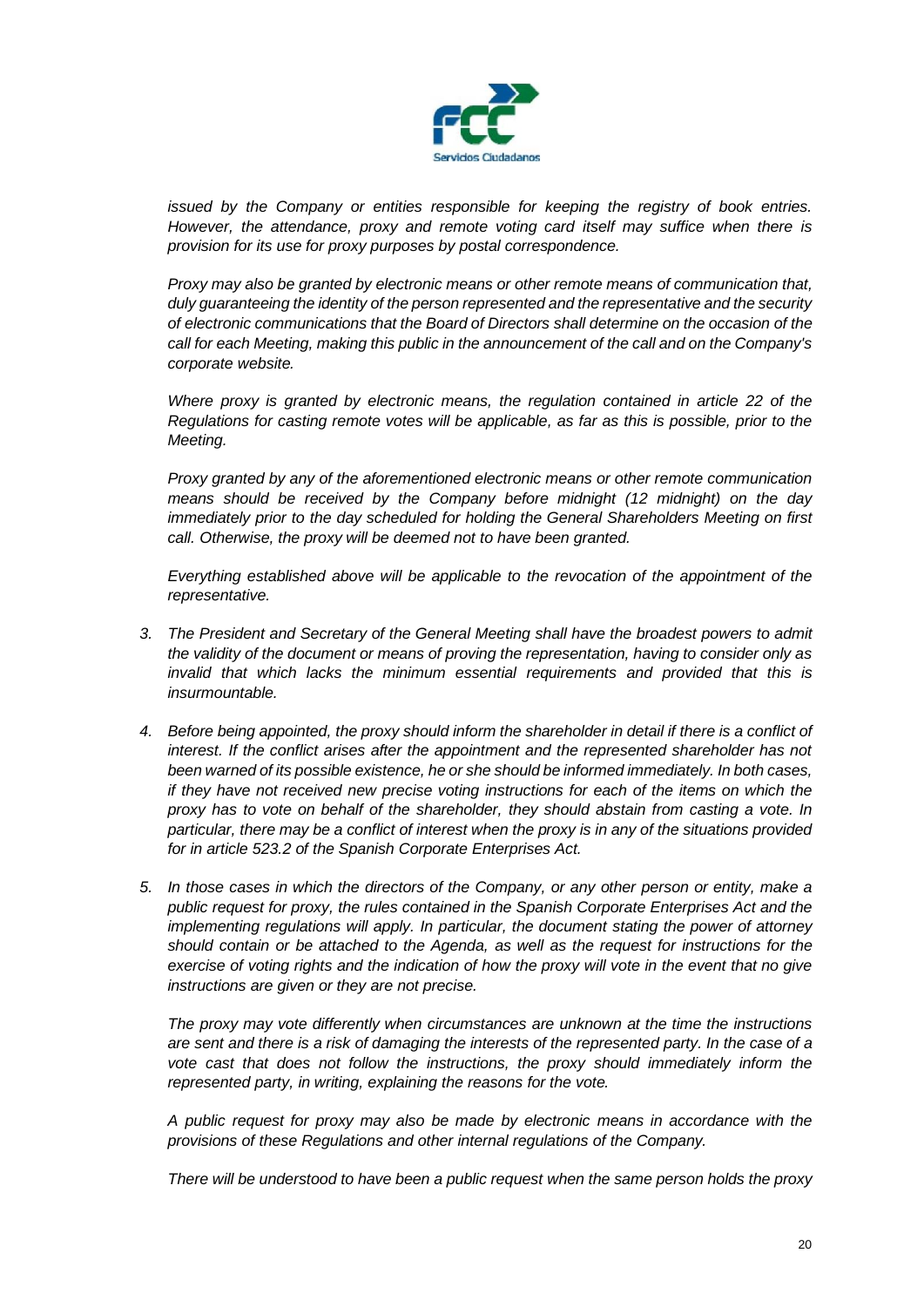

*for more than three shareholders.*

- *6. In addition to complying with the duties set forth in section 5 above, in the event that the directors or another person on behalf or in the interest of any of them, have made a public request for proxy, the director who obtains it may not exercise the right of voting corresponding to the shares represented in those points of the Agenda in which there is a conflict of interest, unless the representative has received precise voting instructions for each of these points. In any case, a director will be understood to be in conflict of interest with regard to the following decisions:*
	- *a) His or her appointment, re-election or ratification as a director.*
	- *b) His or her dismissal, separation or termination as a director.*
	- *c) The exercise against him or her of the social action of responsibility.*
	- *d) The approval or ratification, where appropriate, of operations of the Company with the director in question, companies controlled by him or her or those he or she represents or persons acting on his or her behalf.*
- *7. The Board of directors is empowered to develop the above provisions, establishing the rules, means and procedures in accordance with the technology available to implement the granting of proxy by remote means of communication, adjusting, where applicable, to the regulations issued for this purpose and to the Articles of Association.*

*In particular, the Board of Directors may: (i) regulate the use of alternative guarantees to the electronic signature for the granting of proxy by electronic correspondence; (ii) reduce the notice to be given established previously for the receipt by the Company of the proxies conferred by postal or electronic correspondence; and (iii) admit and authorise the President and Secretary of the General Shareholders Meeting or the persons to whom any of them may delegate, to admit the proxies received later than the aforementioned deadline, to the extent that the available means allow.*

*In any case, the Board of Directors will adopt the necessary measures to avoid possible duplications and ensure that whoever has delegated representation by postal or electronic correspondence is duly authorised to do so in accordance with the provisions of the Articles of Associations and these Regulations.*

- *8. The implementation rules that the Board of Directors may adopt under the provisions of this article will be published on the Company's website."*
- **4.3. Modification of articles 12 ("Right and duty of attendance"), 15 ("Presidency, Secretary and Board of the General Shareholders Meeting") and 16 ("Constitution of the General Shareholders Meeting"), and incorporation of a new article 14 bis ("Attendance at the General Meeting by electronic means. Exclusively telematic Shareholders Meetings") to Chapter I (Constitution of the Meeting) of Title III (Holding of the General Shareholders Meeting) of the Regulations for the General Shareholders Meeting.**

The following is proposed: "In accordance with the report by the Board of Directors that has been available to shareholders since the publication of the call for the General Shareholders Meeting, to approve the modification of articles 12 (" Right and duty of attendance "), 15 (" Presidency, Secretary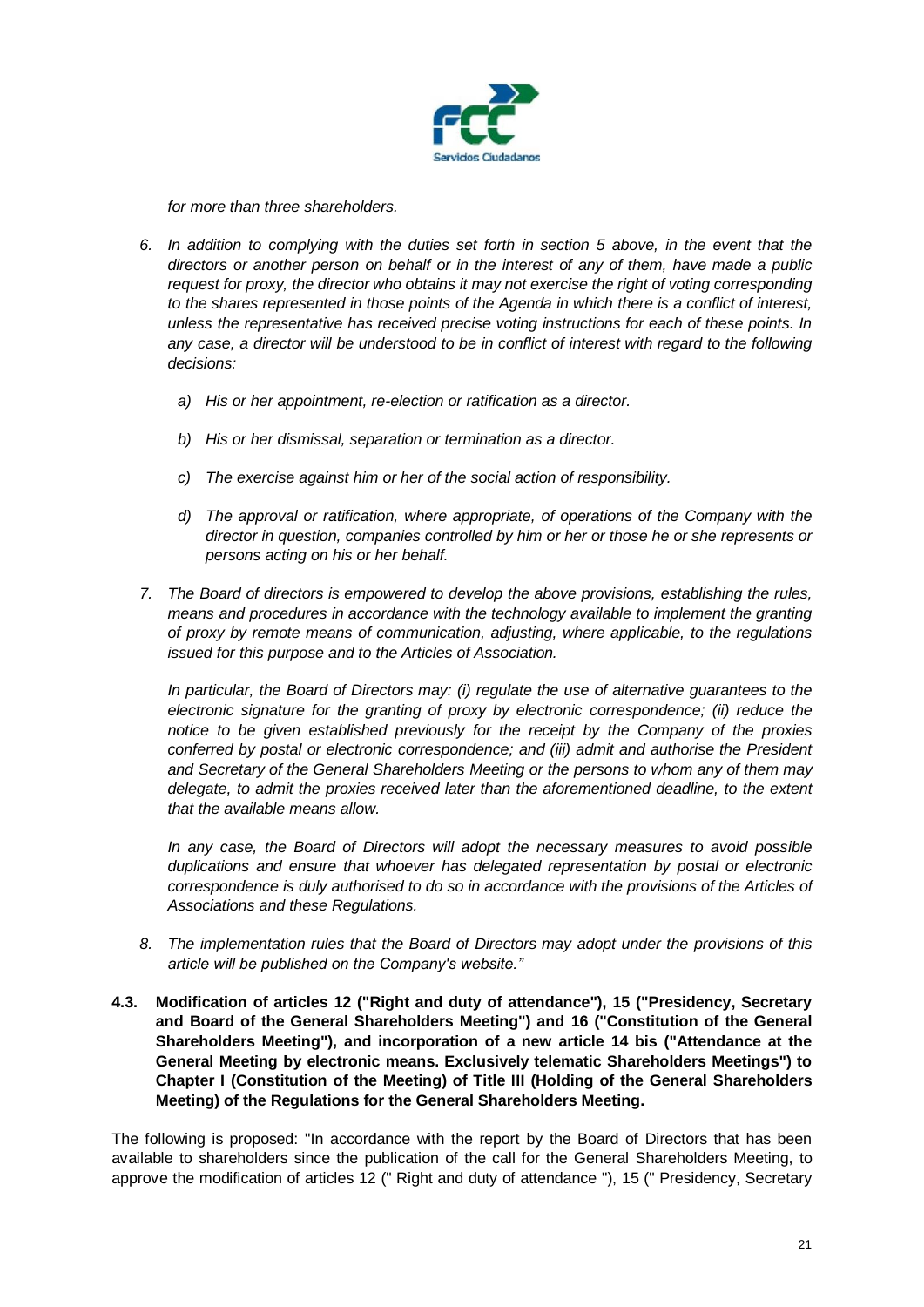

and Board of the General Shareholders Meeting") and 16 (" Constitution of the General Shareholders Meeting"), as well as the incorporation of a new article 14 bis ("Attendance at the General Shareholders Meeting by electronic means. Exclusively telematic Shareholders Meetings") to Chapter I (Constitution of the Meeting) of Title III (Holding of the General Shareholders Meeting) of the Regulations for the General Shareholders Meeting, which will be expressed in the following terms:

## *"Article 12. Right and duty of attendance*

- *1. All shareholders who hold one or more shares, including those without voting rights, registered in their name in the relevant book-entry register five days prior to the date on which the General Meeting is to be held and who so prove in accordance with the terms set forth in article 16 of these Regulations and in the notice of call, are entitled to attend the General Meeting.*
- *2. The entities participating in the Sociedad de Gestión de Sistemas de Registro, Compensación y Liquidación de Valores S.A. (Iberclear) may be authorised by the Company to issue attendance cards to the Meeting in favour of their respective depositing shareholders, cards that, likewise, will be provided where appropriate by the Company itself, against the deposit of the documents proving ownership of actions.*

 *For this purpose, the Company will propose to these entities the format of the attendance card that should be issued in favour of the shareholders, ensuring that the cards issued by such entities are uniform and incorporate a barcode or other system that enables them to be read electronically to facilitate the computerised computation of those attending the meeting, as well as the formula to which such document should comply to delegate representation in favour of another shareholder. The attendance card may foresee the identity of the representative in the absence of an express designation by the represented shareholder, as well as any cases of possible conflicts of interest.*

*3. The members of the Board of Directors will be obliged to attend General Shareholders Meetings, but their presence is not required for the Meeting to be validly constituted. In addition, Directors, Managers and Technicians may attend the Meeting if they are required to do so, as well as other persons who, in the opinion of the Board of Directors, have an interest in the smooth running of corporate affairs and whose intervention in the Meeting may be in the interests of the Company. The President of the General Shareholders Meeting may authorise the attendance of any other person he deems appropriate, without prejudice to the power of the Meeting to revoke this authorisation."*

#### *"Article 15. Presidency, Secretary and Board of the General Shareholders Meeting*

- *1. The Board of the General Shareholders Meeting will be composed of the President and the Secretary of the General Shareholders Meeting.*
- *2. The General Shareholders Meeting will be chaired by the President of the Board of Directors. In situations where the President of the Board of Directors is absent or unavailable, he or she shall be replaced by the Vice Presidents in their order, which if not pre-determined, is established depending on the length of time that directors have been directors of the Company. In the absence of Vice-Presidents, the Board will be chaired by the oldest director.*
- *3. The responsibilities of the President of the General Shareholders Meeting are:*
	- *a) To conduct the meeting so that the deliberations take place in accordance with the Agenda.*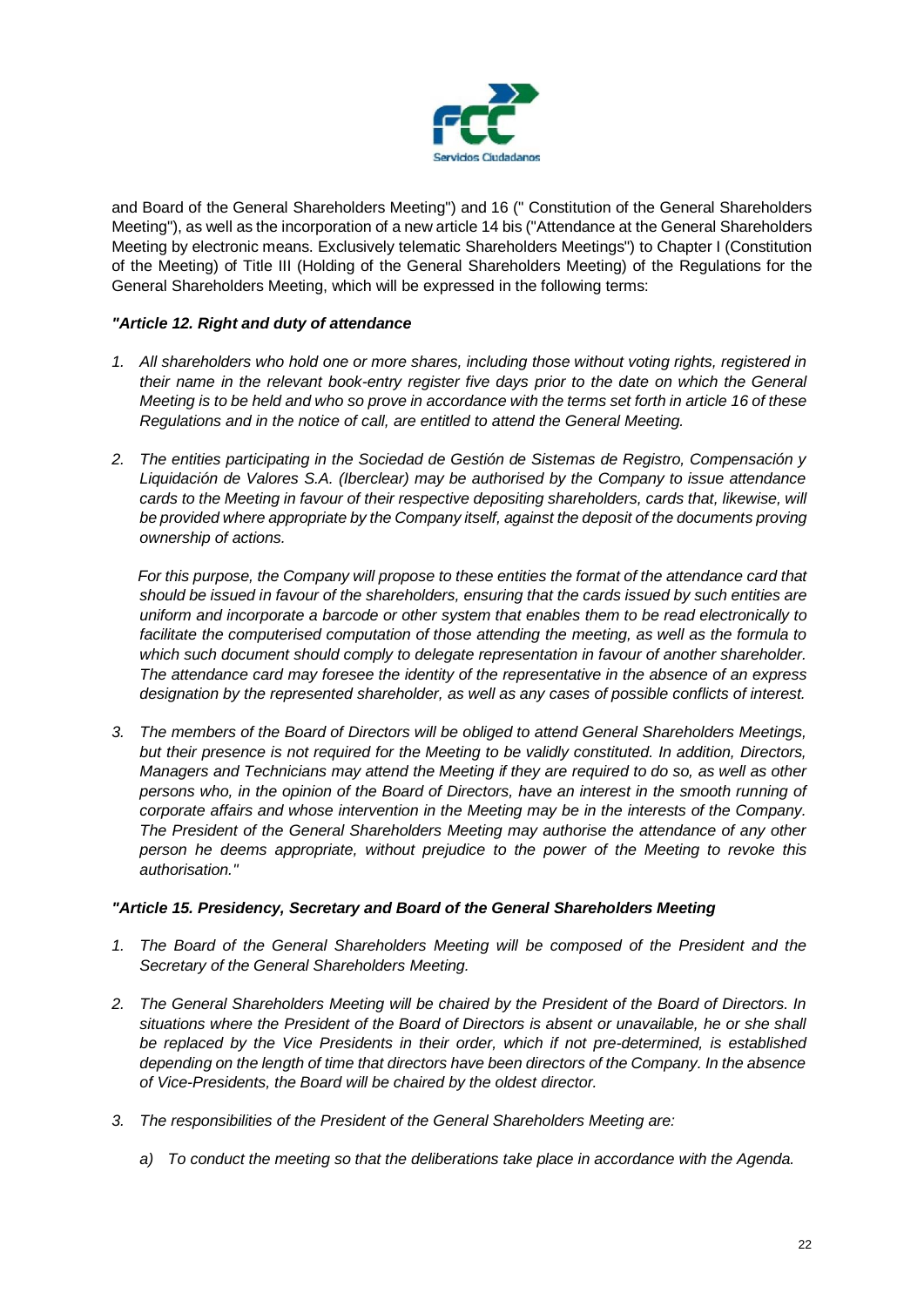

- *b) To resolve any doubts that may arise with regard to the list of shareholders and the content of the Agenda.*
- *c) To give the floor to shareholders who have requested to speak in the terms provided for in article 17 of these Regulations, until he or she considers that an issue has been sufficiently debated or that it makes it difficult for the meeting to progress.*
- *d) To indicate when voting on the resolutions is to take place and to announce the results of the vote.*
- *e) In general, to exercise all the powers required for the better organisation of the meeting, including the interpretation of the provisions of these Regulations.*

In the performance of his or her duties, the President of the Meeting will be assisted by the *Secretary.*

- *4. The Secretary of the General Shareholders Meeting will be the Secretary of the Board of Directors. If the Secretary of the Board of Directors is absent or unavailable, he or she will be replaced by the Vice Secretary of the Board of Directors, and if he or she is also absent, the person designated for this purpose by the shareholders present at the beginning of the meeting will act as Secretary of the General Shareholders Meeting.*
- *5. The following shall be the functions of the Secretary of the General Shareholders Meeting:*
	- *a) Report to the General Meeting, by delegation of the President, on the quorum for attendance at the General Shareholders Meeting.*
	- *b) Read or give a summary of the text of the proposed resolutions, where applicable.*
	- *c) Resolve, together with the President, any doubts, clarifications or queries raised with regard to the list of those attending and with the proxies or representations.*
	- *d) Draft the minutes of the General Shareholders Meeting, where applicable.*
	- *e) And in general, exercise, as instructed by the President of the Meeting, the necessary powers of organisation, order and discipline required for the Meeting to be properly conducted and the resolutions to be adopted and formalised.*
- *6. If for whatever reason, during the General Meeting those who were acting as President or Secretary were to leave the meeting, then the person who would replace them in the exercise of their duties would be selected in accordance with the provisions of sections 2 and 4 above."*

#### *"Article 16. Constitution of the General Shareholders Meeting*

*1. In the place, date and time indicated in the call for the General Shareholders Meeting and from two (2) hours before the time announced for the meeting to begin, the shareholders or those who validly represent them may present to the personnel in charge of the attendance record the documents accrediting their right to attend and, where applicable, to represent. The right to attend will be accredited by showing the certificate of authority issued by the entities responsible for the accounting record of the Company's shares, in which will be confirmed the registration in the name of the shareholder of at least one share five (5) days prior to the date of the Meeting or by the*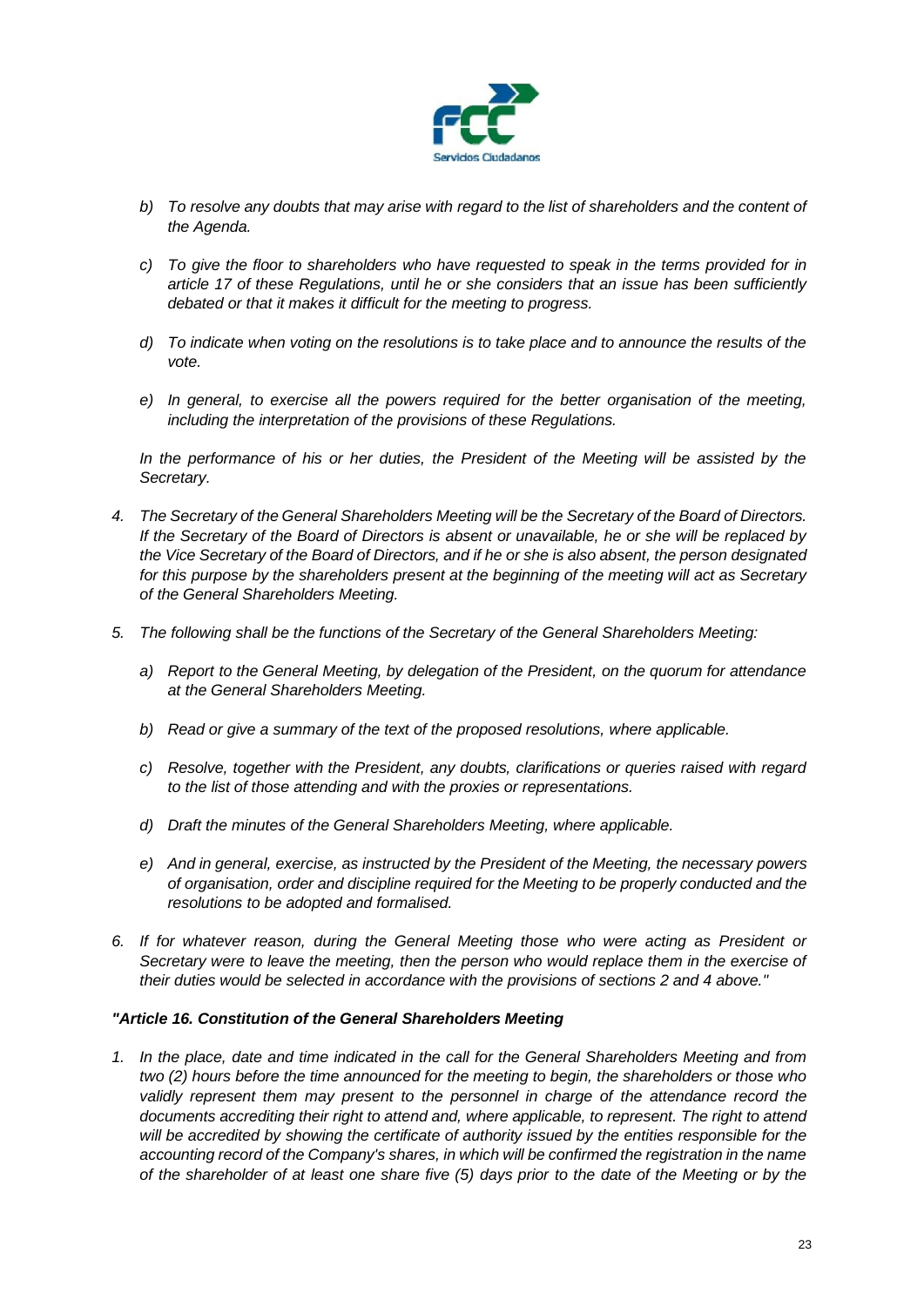

*presentation of the attendance card issued by the Company or by the entities participating in Sociedad de Gestión de los Sistemas de Registro, Compensación y Liquidación de Valores S.A. (Iberclear) that, for this purpose, have been authorised by the Company.*

 *Shareholders wishing to vote by remote means of communication prior to the General Meeting or, as the case may be, to attend the General Meeting remotely, shall prove their identity and status as shareholders in the manner determined by the Board of Directors in the notice of call.*

- *2. Shareholders or, where applicable, their representatives who access the venue of the General Shareholders Meeting after the Meeting has entered the examination and deliberation phase for the Agenda will not be included in the list of those attending.*
- *3. Before entering into the Agenda, a list of those attending will be made, confirming the nature or representation of each one and the number of own or third-party shares with which they are participating.*

 *At the end of the list, the number of shareholders present will be indicated (including those who have attended remotely and those who have cast the vote by means of remote communication prior to the Meeting) or represented, as well as the amount of the capital stock of which they are holders, specifying that which corresponds to the shareholders with voting rights.*

 *The list of those attending will appear at the beginning of the minutes or will be attached to them by means of an annex signed by the Secretary, with the approval of the President.*

- *4. Shareholders casting their votes by means of remote communication, in accordance with the provisions of article 22 of these Regulations, should be considered as present for the purposes of constituting the General Shareholders Meeting.*
- *5. Once it has been verified that there is a quorum, the Board for the Meeting will be constituted, marking the beginning of the Meeting at the place, day and time set for its celebration, either on first or second call.*
- *6. The President or, by proxy, the Secretary will announce the call, it can be taken as read if no shareholder opposes it, and will report on the global data resulting from the list of those attending, detailing the number of shareholders present and represented at the meeting with the right to vote, the number of shares corresponding to both and the percentage of capital they represent. The President's or the Secretary's statement on the list of attendees may be made provisionally, and the General Meeting shall be informed of the overall details of the definitive list of attendees after the end of the shareholders' speaking time and before voting on the proposed resolutions corresponding to the different items on the Agenda of the General Meeting.*
- *7. Once these data have been publicly communicated by the President or the Secretary, the Presidency will then declare whether or not the requirements for the valid constitution of the Meeting have been met. Where there is a Notary present, he or she will ask the Assembly if there are any objections or protests to the statements made by the President regarding the number of concurrent partners and the capital present. Any doubts or queries expressed to the Notary, and failing that, to the Secretary, that arise on these points will be reflected in the Minutes and will be resolved by the Presidency.*

 *Immediately afterwards, if that should be the case, the Presidency will declare the Meeting validly constituted.*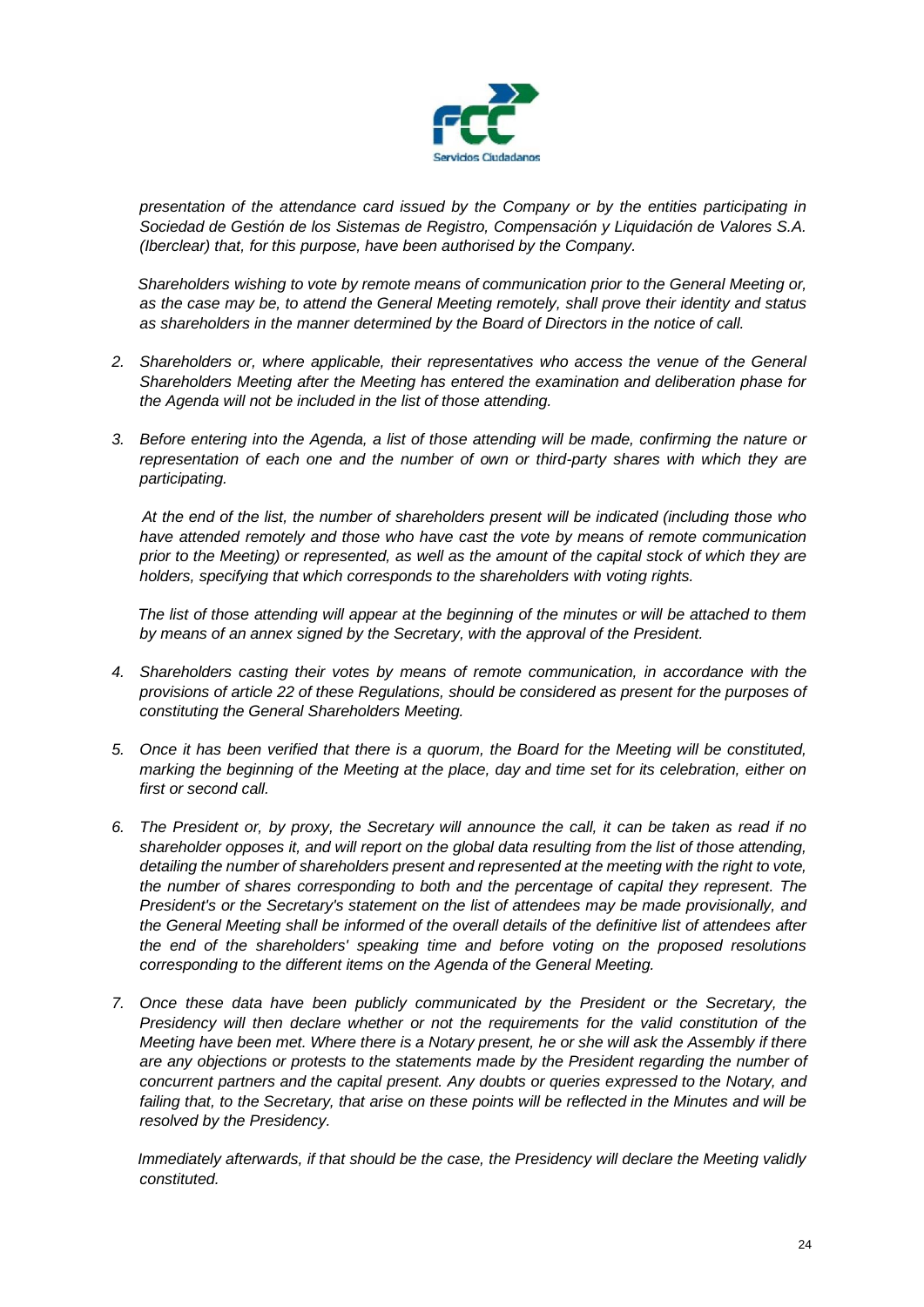

- *8. General Shareholders' Meetings, both Ordinary and Extraordinary, will be validly constituted:*
	- *In general terms, on first call when the shareholders present or by proxy possess at least fifty percent (50%) of the subscribed capital with voting rights. On second call, the constitution of the Meeting will be validated when the shareholders present or by proxy possess at least fortyfive percent (45%) of the subscribed capital with voting rights. Exceptions to the foregoing are those cases in which, in accordance with the items included on the Agenda, it is not legally possible to require a higher percentage of capital for the General Shareholders Meeting to be validly constituted than that established by the applicable regulations.*
	- *The percentages mentioned in the previous paragraph shall also be those applicable so that Ordinary and Extraordinary General Shareholders Meeting may validly resolve on the issue of bonds which, in accordance with the regulations applicable at any given time, are within the powers of the General Shareholders Meeting, an increase or reduction of capital, the transformation, merger or spin-off of the Company, the general assignment of assets and*  liabilities, the suppression or removal of the right of first refusal on new shares, the transfer of *address abroad and, in general, any modification of the Articles of Association.*
- *9. If for any reason it is necessary to hold the meeting in separate rooms, audio-visual means will be provided that enable interactivity and intercommunication between them in real time and, therefore, the unity of the act."*

### *"Article 14 bis. Attendance at the General Shareholders Meeting by electronic means. Exclusively telematic Shareholders Meetings*

*1. The Company may enable attendance at the General Shareholders Meeting by electronic means that duly guarantee the identity of those attending and the casting of remote votes during the Meeting, provided that the Board of Directors so agrees. In this case, the notice shall describe the deadlines, forms and methods of exercising the shareholders' rights provided for by the Board of Directors to allow the proper development of the Board meeting, as provided by law, in the Articles of Association and in these Regulations.* 

 *The Board may establish in the call that the speeches and proposed resolutions that, in accordance with the Law, those attending by electronic means intend to make, where this possibility has been contemplated in the call for the Meeting, should be sent to the Company before the Meeting is held. The responses to shareholders or their representatives who attend the Meeting electronically and exercise their right to information during the meeting will occur during the meeting itself or in writing within seven days after the Meeting has finished.*

- *2. The above provisions for this article, insofar as they are compatible with the legal regime, will also be applicable in the cases in which, based on the provisions of article 18 bis of the Articles of Association and in accordance with the applicable regulations, in the announcement of the call provides for holding the General Shareholders Meeting exclusively electronically and, therefore, without physical attendance of the shareholders and their proxies or, where appropriate, of the members of the Board of Directors. In any case, the announcement of the call will notify the regulations that are applicable in this regard."*
- **4.4. Modification of articles 17 ("Requests to speak") and 19 ("Right to information during the Meeting") of Chapter II (Shareholders' speaking time) of Title III (Holding of the General Shareholders Meeting) of the Regulations for the General Shareholders Meeting.**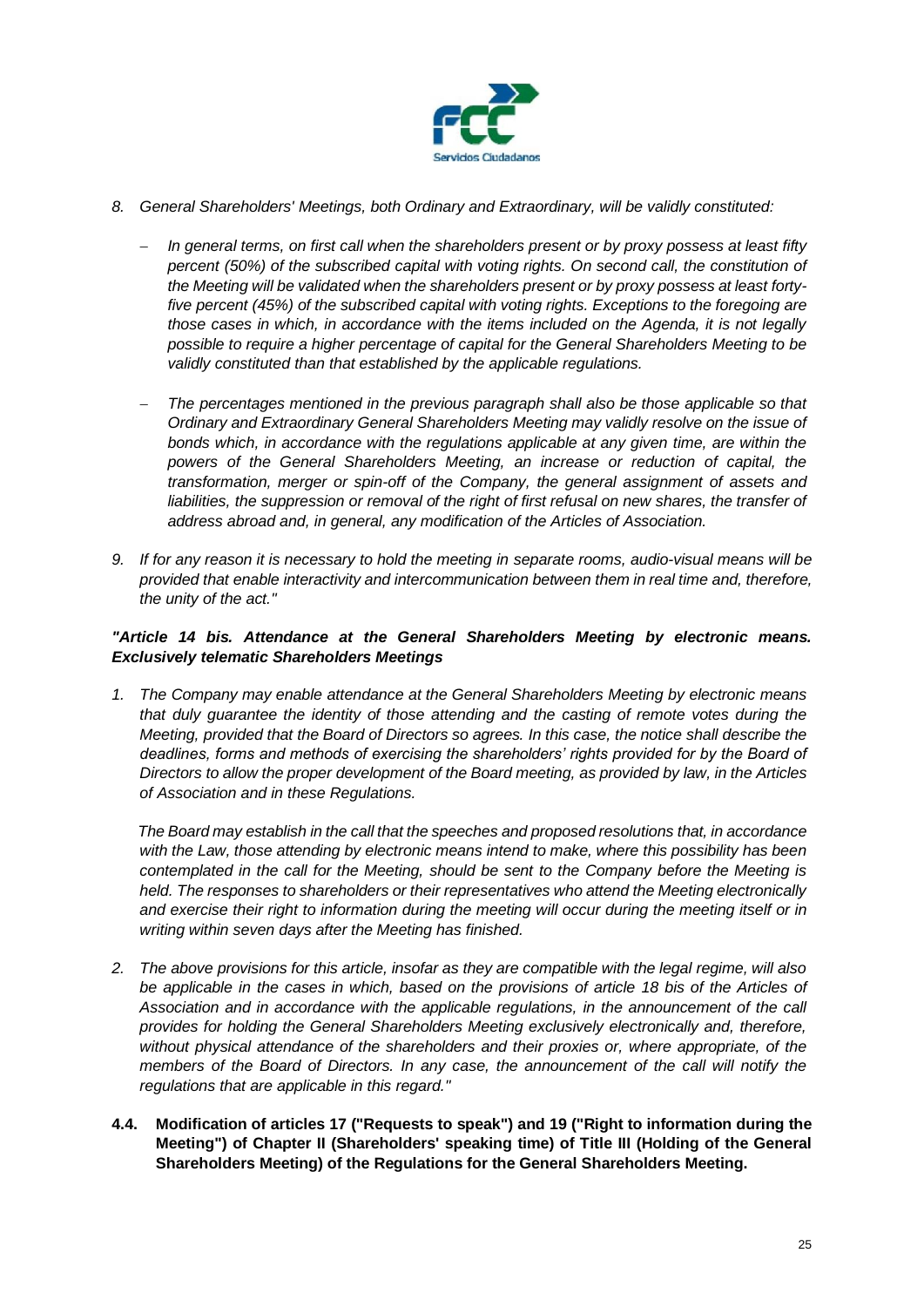

The following is proposed: "In accordance with the report by the Board of Directors that has been available to the shareholders since the publication of the call for the General Meeting, to approve the modification of articles 17 ("Requests to speak") and 19 ("Right to information During the Meeting") of Title III (Holding of the General Shareholders Meeting) of the Regulations for the General Shareholders Meeting, which will be expressed in the following terms:

### *"Article 17. Requests to speak.*

*1. Once the General Shareholders Meeting is constituted, those shareholders who physically attend the Meeting and who, in exercise of their rights, wish to speak Meeting during the time allotted to deliberations will identify themselves to the Secretary or, where applicable, to the Notary (or to the people assisting them), showing their National Identity Document, or equivalent identification document in the case of foreigners, and the attendance, proxy and remote voting card, stating the number of shares they hold and the shares they represent. All documents will be returned to them once they have spoken. Persons attending remotely may request to speak in the terms provided for in the announcement of the call.*

 *If they intend to request that their speech be recorded literally in the Minutes of the Meeting, they will have to deliver it in writing, at that time, to the Secretary or, where applicable, to the Notary (or the persons assisting them), so that it coincide with when the shareholder's speech takes place. Those attending by electronic means should follow the rules established in the announcement of the call in this regard.*

*2. Once the Board has the list of shareholders who wish to speak and before voting on the issues included in the Agenda, the list of those wishing to speak will be opened."*

#### *"Article 19. Right to information during the Meeting*

- *1. During the speeches, shareholders or their duly accredited representatives who physically attend the General Shareholders Meeting may verbally request any information or clarifications they deem significant regarding issues included in the Agenda for the meeting, information accessible to the public that has been provided by the Company to the National Securities Market Commission since the last General Shareholders Meeting was held and regarding the auditor's report. Those shareholders and representatives who attend by electronic means may request the information or clarifications that they consider appropriate regarding these issues in the terms provided for in the announcement of the call in accordance with the applicable regulations.*
- *2. The Board of Directors will be obliged to provide the information requested by the shareholders, unless one of the circumstances provided for in article 10.4 of these Regulations occurs or the information requested is not available at the time of the meeting itself. In this case, the information will be provided in writing within seven (7) days following the end of the Meeting, for which purpose the shareholder will indicate the location or address where the information will be sent.*
- *3. Furthermore, when prior to a specific question being asked the information requested is clearly, expressly and directly available to all shareholders on the Company's website under the questionanswer*‐ *format, the Board of Directors may restrict its response to referring to the information provided in that format.*
- *4. The information or clarification requested will be provided by the President or, where applicable and at the request of the latter, by the Chief Executive Officer or by any of the directors present. If the information or clarifications requested relate to matters within the responsibilities of the Audit and*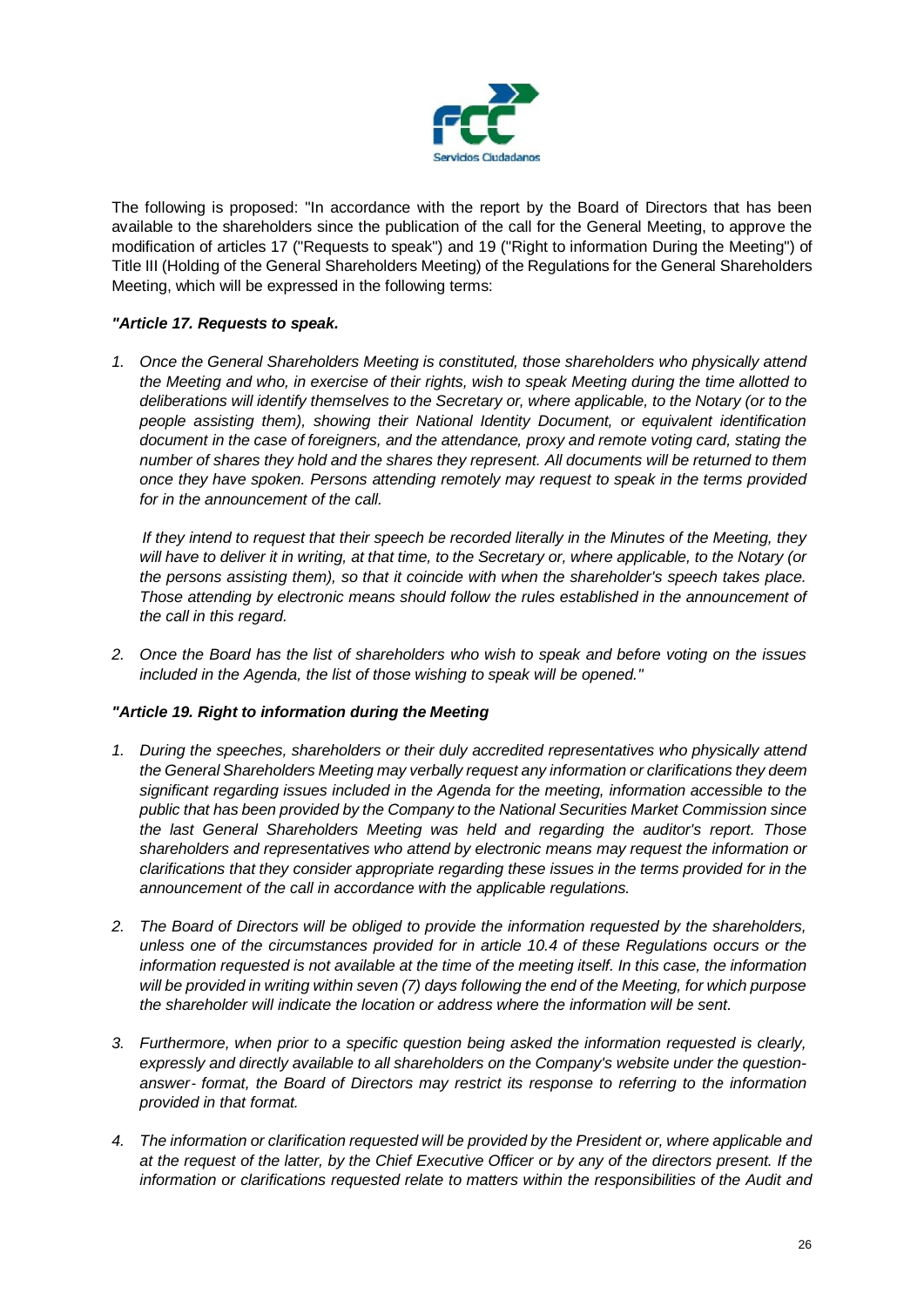

*Control Committee, they shall be provided by any of the members or consultants to this Committee present at the meeting. The President may also empower any other person considered suitable, representing and on behalf of the Company, to respond to requests for information made by shareholders."*

**4.5. Modification of articles 20 ("Voting on proposed resolutions"), 22 ("Remote casting of votes") and 26 ("Minutes of the Meeting") of Chapter III (Voting and documentation of resolutions) of Title III (Holding of the General Shareholders Meeting) of the Regulations for the General Shareholders Meeting.**

The following is proposed: "In accordance with the report by the Board of Directors that has been available to shareholders since the publication of the call for the General Shareholders Meeting, to approve the modification of articles 20 ("Voting on proposed resolutions"), 22 ("Remote casting of votes") - whose heading is modified to "Remote casting of votes prior to the Meeting"- and 26 ("Minutes of the Meeting") of Title III (Celebration of the General Shareholders Meeting) of the Regulations for the General Shareholders Meeting, which will be expressed in the following terms:

## *"Article 20. Voting on proposed resolutions*

- *1. Once the speeches by the shareholders have ended and the answers provided in accordance with the provisions of these Regulations, the proposed resolutions on the issues included in the Agenda or on those others that by legal mandate do not need to appear will be put to a vote.*
- *2. The Secretary will read a summary of the proposed resolutions, the texts of which appear on the Company's website. If any shareholder so requests or, even if not requested, it is deemed appropriate by the President, they will be read out in full. In any case, those attending will be informed of the item on the Agenda to which, in each case, the proposed resolution that is submitted to a vote refers.*
- *3. The voting process for the proposed resolutions will be conducted following the Agenda envisaged in the call. Firstly, the proposed resolutions that the Board of Directors has formulated in each case will be put to a vote and then, where applicable, those formulated by other proponents and followed by those relating to issues which the General Shareholders Meeting may resolve even though they were not on the Agenda, with the President of the General Shareholders Meeting deciding the order in which they will be voted on. In any case, once a proposal for resolution has been approved, all the others relating to the same issue that are incompatible with it will automatically be rejected without proceeding to put them to a vote.*
- *4. Without prejudice to the fact that, at the initiative of the President, other alternative systems may be used, voting on the proposed resolutions referred to in the preceding section will be undertaken in accordance with the following procedure:*
	- *a) The voting of the proposed resolutions relating to issues included in the Agenda will be conducted by means of a negative deduction system.*

*For these purposes, for each proposal, those corresponding to all the shares present and represented will be considered votes in favour, deducting the votes corresponding to the shares whose owner or representative states that they vote against or abstain and the votes corresponding to the shares whose owners or representatives have left the meeting prior to the voting on the proposed resolution in question and have recorded their departure before the Secretary or, where applicable, the Notary, to which will be added those corresponding to the*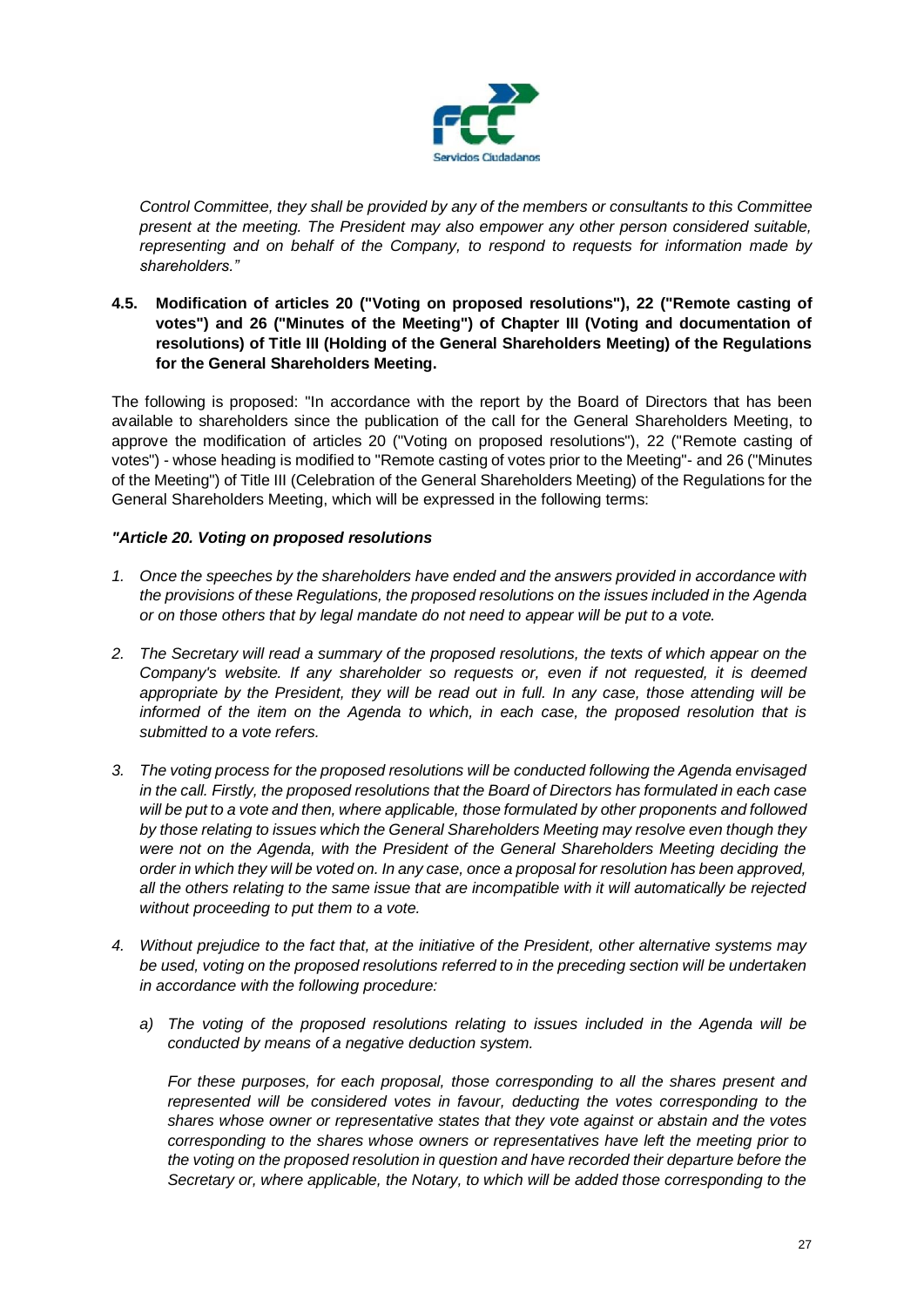

*proxies received by the Board of Directors stating their intention to vote against, or abstain*  with regard to the proposal in question. Votes against and abstentions will be counted *separately.*

- *b) Voting on the proposed resolutions relating to issues not included in the Agenda, when such proposals are legally possible, will be conducted by means of a positive deduction system. For these purposes, those corresponding to all the shares present and represented will be considered votes against, deducting the votes corresponding to the shares whose holders or representatives state that they vote in favour or abstain and the votes corresponding to the shares whose holders or representatives have left the meeting prior to voting on the proposed resolution in question and have recorded their departure before the Secretary or, where applicable, the Notary.*
- *5. When technically possible, providing compliance with all legal conditions may be guaranteed, the Board of Directors may establish electronic vote counting systems.*
- *6. Those matters that are substantially independent should be voted on separately, so that shareholders may exercise their voting preferences separately and, in any case, even if they appear in the same item on the Agenda, the following should be voted on separately: (i) the appointment, ratification, re-election or dismissal of each director, which should be voted on individually; and (ii) in the case of amendments to the Articles of Association, each article or group of articles that have their own autonomy.*
- *7. Intermediaries who appear legitimised as shareholders by virtue of the accounting record of the shares but who act on behalf of various other final beneficiaries may in any case divide their vote and exercise it divergently in compliance with different voting instructions, if they had received them.*
- *8. Declarations indicating how the vote will be cast made to the Secretary or, where applicable, to the Notary (or to those assisting them), provided for in paragraph 4, above, may be made individually with regard to each of the proposals or jointly to several or for all of them, expressing to the Secretary or the Notary the identity and condition of shareholder or proxy of the person voting, the number of shares to which they refer, how they will vote or, where applicable, if they wish to abstain.*
- *9. If the shareholder has cast the vote by electronic means, the Company should send him or her electronic confirmation of the receipt of his or her vote. Also, within one month from the date of the General Shareholders Meeting, the shareholder or their representative and the final beneficiary may request confirmation that the votes corresponding to their shares have been recorded and correctly count by the Company, unless they already have this information. The Company should send this confirmation within the deadline established in the applicable regulations."*

#### *"Article 22. Remote casting of votes prior to the Meeting*

- *1. The vote on the proposals on points included in the Agenda may be made by shareholders prior to the General Shareholders Meeting by post, electronic correspondence or by any other means of remote communication that duly guarantees the identity of the shareholder and, where appropriate, the security of the electronic communications, all in accordance with the legislation in force at all times.*
- *2. To cast a vote by post, the shareholder may send the Company a letter stating their voting intention*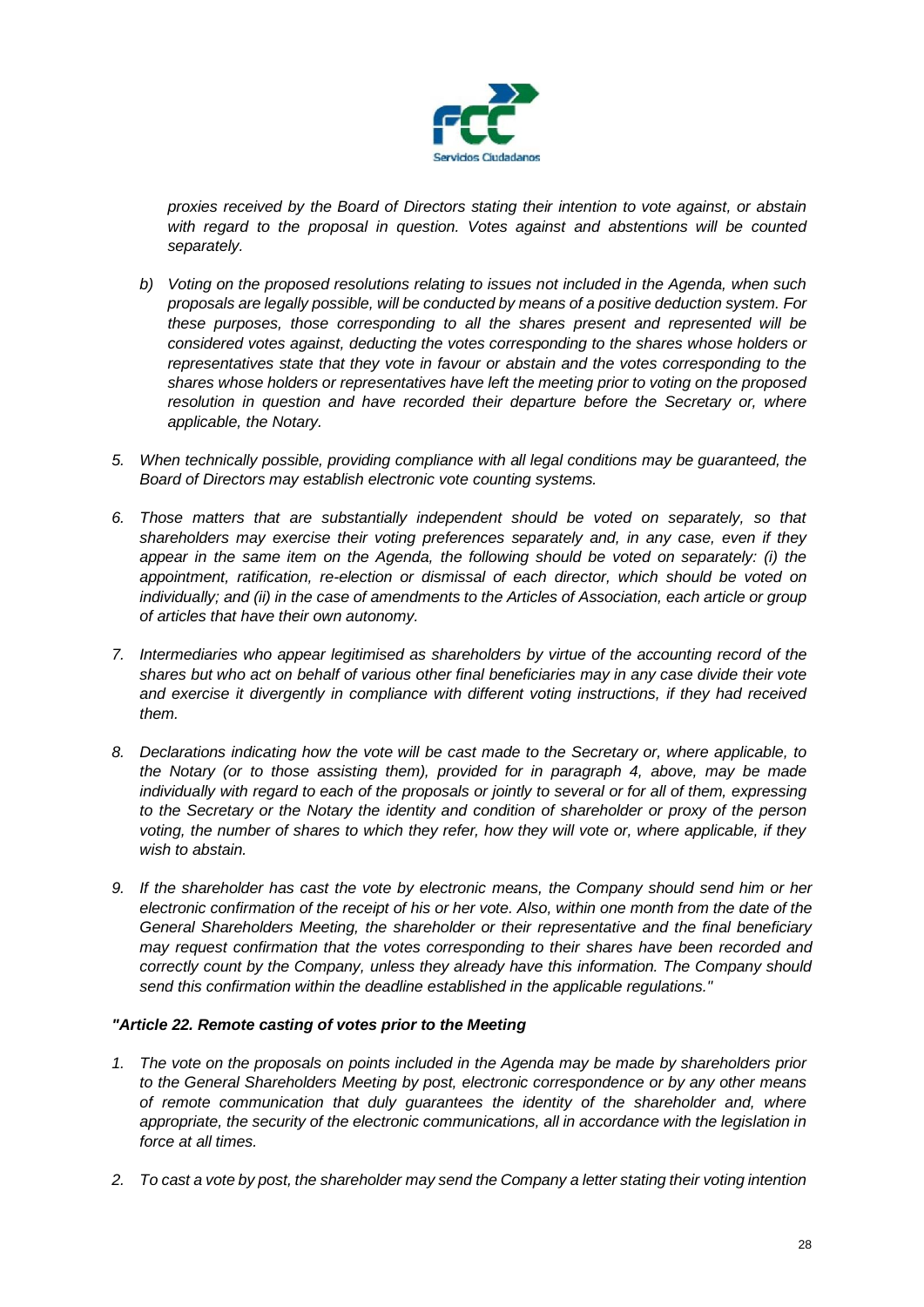

*or if they wish to abstain, accompanied by the attendance, proxy and remote voting card issued in their favour by the Company or by the entity or entities responsible for the registry of book entries. However, the attendance, proxy and remote voting card itself, duly filled in and signed, may suffice when it provides for use for remote voting purposes.*

*3. Votes by electronic communication will be cast under a recognised electronic signature or other type of guarantee that the Board of Directors deems suitable to ensure the authenticity and identification of the shareholder exercising the right to vote, which will be accompanied by a copy in unalterable electronic format of the attendance, proxy and remote voting card.*

 *Notwithstanding the foregoing, the Company may create on its website a specific computer programme for exercising the right to vote remotely, in which case, it will not be necessary to send a copy in unalterable electronic format of the documents referred to in the previous paragraph.*

- *4. The vote cast by any of the means provided for in the preceding sections should be received by the Company before midnight (12 midnight) on the day immediately prior to the day scheduled for holding the General Shareholders Meeting on first call. Otherwise, the vote will be deemed not to have been cast.*
- *5. The votes cast remotely referred to in this article will be without effect in the following circumstances:*
	- *a) By subsequent and express revocation undertaken by the same means used to cast the vote and within the deadline established for it.*
	- *b) Attendance, physical or electronic, at the meeting by the shareholder that cast the vote.*
- *6. The Board of Directors is empowered to develop the above provisions, establishing the rules, means and procedures in accordance with the technology available to implement the casting of votes by electronic remote means of communication, adjusting, where applicable, to the regulations issued for this purpose and to the Articles of Association.*

 *In particular, the Board of Directors may: (i) regulate the use of alternative guarantees to the electronic signature for casting votes by electronic means in accordance with the provisions of section three above, and (ii) reduce the deadline established in section four above for receipt by the Company of votes cast by post or electronic correspondence.*

 *In any case, the Board of Directors will adopt the necessary measures to avoid possible duplications and ensure that whoever has cast the vote by postal or electronic correspondence is duly authorised to do so in accordance with the provisions of the Articles of Associations and these Regulations.*

*7. The implementing rules that the Board of Directors may adopt under the provisions of this article will be published on the Company's website."*

#### *"Article 26. Minutes of the Meeting*

*1. The Secretary of the Meeting will draw up the Minutes of the session that will be incorporated into the Book of Minutes, which may be approved by the Meeting itself at the end of the meeting, or failing that, and within a deadline of fifteen (15) days, by the President of the Meeting and two (2) Auditors, one representing the majority and the other representing the minority, having the Minutes*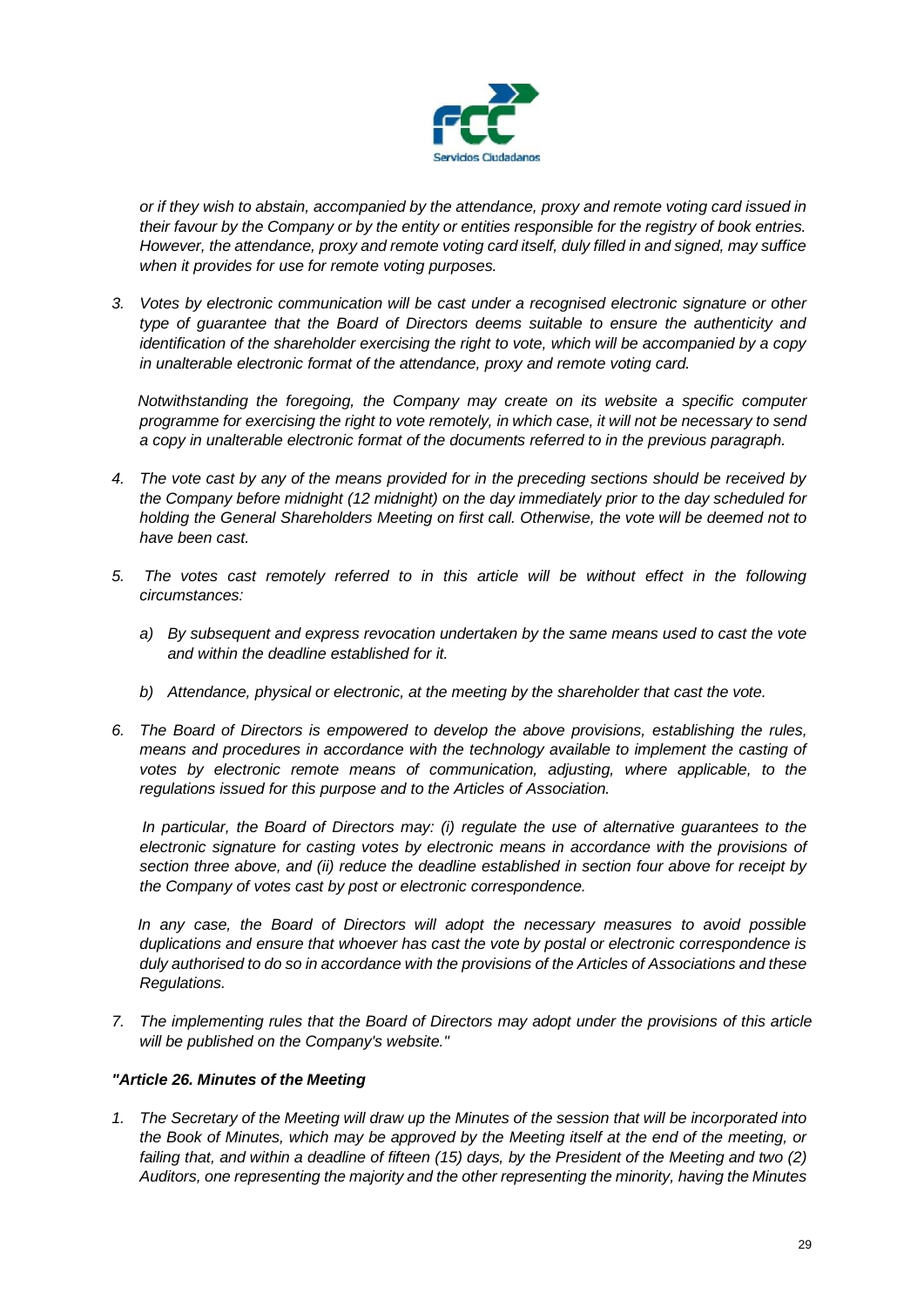

*approved in either of these two forms as executive force on the date of their approval.*

- *2. The minutes of the Meeting will include the list of those attending referred to in article 192 of the Spanish Corporate Enterprises Act and will contain a summary of the deliberations, literal expression of the resolutions adopted and the result of the voting.*
- *3. The Board of Directors may require the presence of a notary to draw up the minutes of the Meeting and shall be obliged to do so whenever shareholders representing at least one per cent (1%) of the capital stock request it five (5) days prior to the date scheduled for the meeting. Also, in the event that the Company's General Shareholders Meeting is held exclusively by electronic means in accordance with the provisions of articles 14 bis of these Regulations and 18 bis of the Articles of Association, the minutes of the meeting should be drawn up by a Notary.*

 *The notarial document shall not be submitted for approval, it shall be considered to be the minutes of the meeting and the resolutions contained therein may be executed as from the date of its closing. The notarial fees shall be paid by the Company."*

#### **4.6. Elimination of the Final Provision of the Regulations for the General Shareholders Meeting.**

The following is proposed: "In accordance with the report by the Board of Directors that has been available to the shareholders since the publication of the call for the General Shareholders Meeting, to approve the elimination of the Final Provision of the Regulations for the General Shareholders Meeting."

# **5. Remuneration of the members of the Board of Directors:**

## **5.1. Remuneration of the members of the Board of Directors corresponding to the 2020 business year.**

The following is proposed: "In accordance with article 38 of the Articles of Association, to approve that the total amount to be distributed between the directors corresponding to remuneration for the 2020 business year for effective attendance at Board and its Committee meetings is €535,575."

#### **5.2. Submission to a vote of an advisory nature of the Annual Director Remuneration Report corresponding to the 2020 business year.**

Pursuant to article 541 of the Corporate Enterprises Act and article 38 of the Articles of Association, the Board of Directors should prepare up an annual report on director remuneration. At its meeting on 25 February 2021, following a favourable report from the Appointments and Remuneration Committee, the Board of Directors of the Company approved the Annual Director Remuneration Report, which was published under "Further Significant Information" on the website of the National Securities Market Committee on 26 February 2021 and made available to shareholders on the Company's website when the call for the General Shareholders Meeting was published.

Based on the foregoing, the following is proposed: "To approve, in an advisory capacity, the FCC Annual Director Remuneration Report corresponding to the 2020 business year."

#### **5.3. Approval of the Directors' Remuneration Policy.**

The following is proposed: "In accordance with the provisions of article 529r of the Spanish Corporate Enterprises Act, to approve the Remuneration Policy for the Directors of FOMENTO DE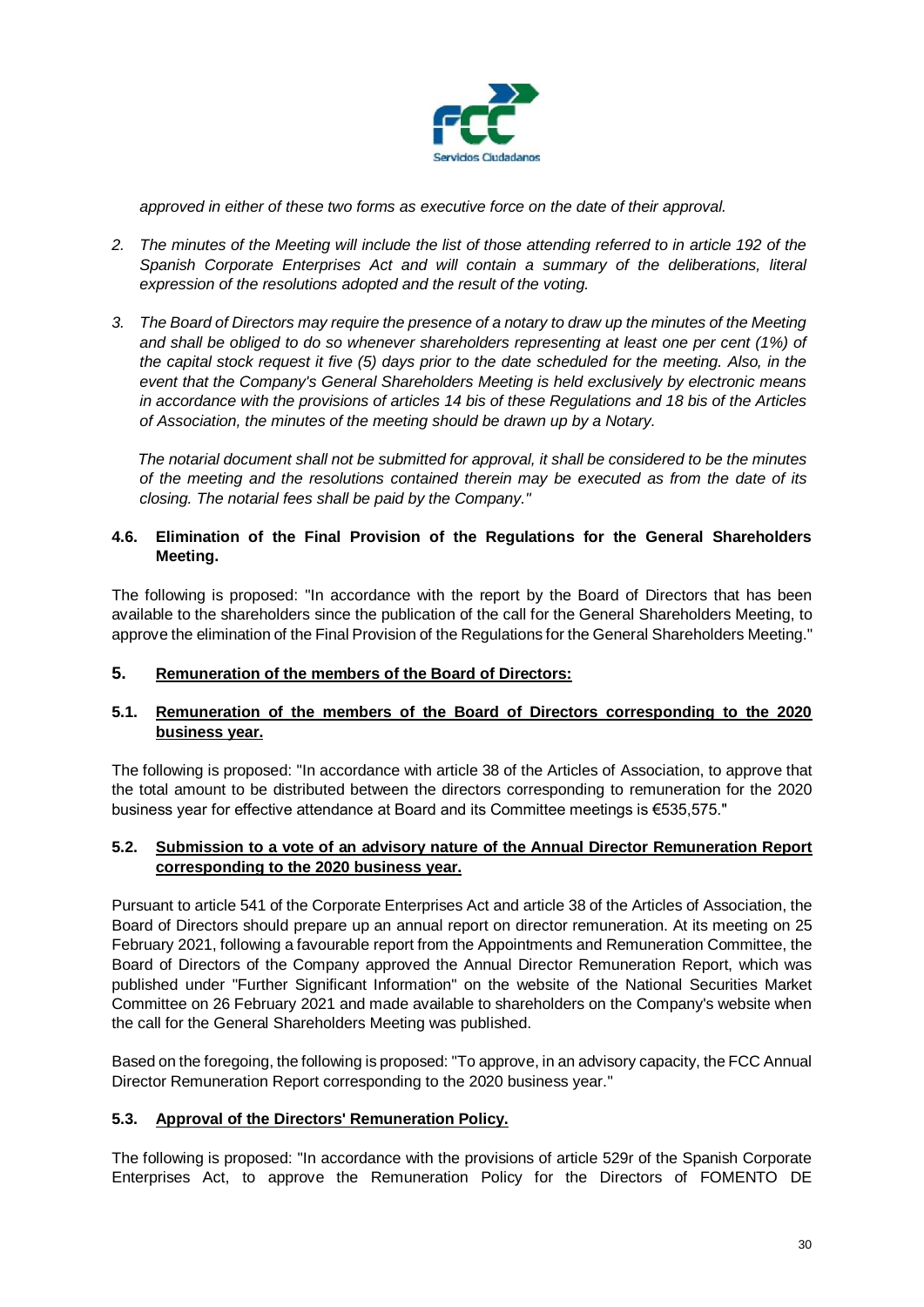

CONSTRUCCIONES Y CONTRATAS, S.A., the text of which was made available to the shareholders on the date of publication of the announcement calling the General Shareholders Meeting together with the proposal of the Board of Directors and the report of the Appointments and Remuneration Committee. The Policy will be applicable to the 2021, 2022 and 2023 business years".

**6. Distribution of a scrip dividend through (i) a share capital increase for a determinable amount by issuing new ordinary shares of 1 euro par value each, without issue premium, of the same class and series as those currently in circulation, charged against reserves; and (ii) the offer of the acquisition of free allocation rights at a guaranteed price (€ 0,40 right). Express provision for the possibility of incomplete allocation. Delegation of powers.**

It is proposed to implement a scrip dividend for a maximum value of €163.642.647,20 (dividend equivalent to 0.40 euros per share), through the offer to all the shareholders of the Company of newly issued shares or, where appropriate, to obtain cash by means of the transmission of the free allocation rights that they receive by the shares they hold.

Therefore, FCC shareholders will have the option, at their own discretion, of:

- a) Not transferring their free allocation rights. In such a case, at the end of the trading period, the shareholder will receive the corresponding number of new shares depending on the proportion described below, fully released.
- b) Transfer all or part of their free allocation rights to FCC under the Purchase Commitment (as defined below) at a guaranteed fixed price of 0.40 euros per right. In this regard, the shareholder may choose to monetise their rights and receive a cash amount instead of receiving shares.
- c) Transfer all or part of their free allocation rights in the market. In this case, the shareholder may also choose to monetise the corresponding rights, although in this case the shareholder would receive no guaranteed fixed price, but the consideration for the rights would depend on the market conditions in general, and the quoted price of the referred rights in particular.

Shareholders of the Company who opt, partially or totally, to receive new shares will also receive a compensatory dividend in cash so that the options of transferring their free allocation rights to FCC under the Purchase Commitment and receiving this amount in shares released from the Company, i.e., though the economic terms shall neither favour nor penalise any of these options.

# **A. Capital increase**

For the purposes of the foregoing, the capital increase is agreed for the amount resulting from multiplying (a) the nominal value of 1 euro per share of FCC by (b) the number of new shares of FCC resulting from the application of the formula that is collected in the following sections (the "New Shares"), without which the sum of the reference market value of the New Shares may exceed a total of a maximum of 163.642.647,20 euros.

The capital increase will be carried out through the issuance and circulation of New Shares, which will be ordinary shares with a par value of 1 euro each, of the same class and series as those currently in circulation, represented by book entries.

The New Shares will be issued at par, i.e. for their nominal value of 1 euro, without issue premium, and will be assigned free of charge to the shareholders of the Company.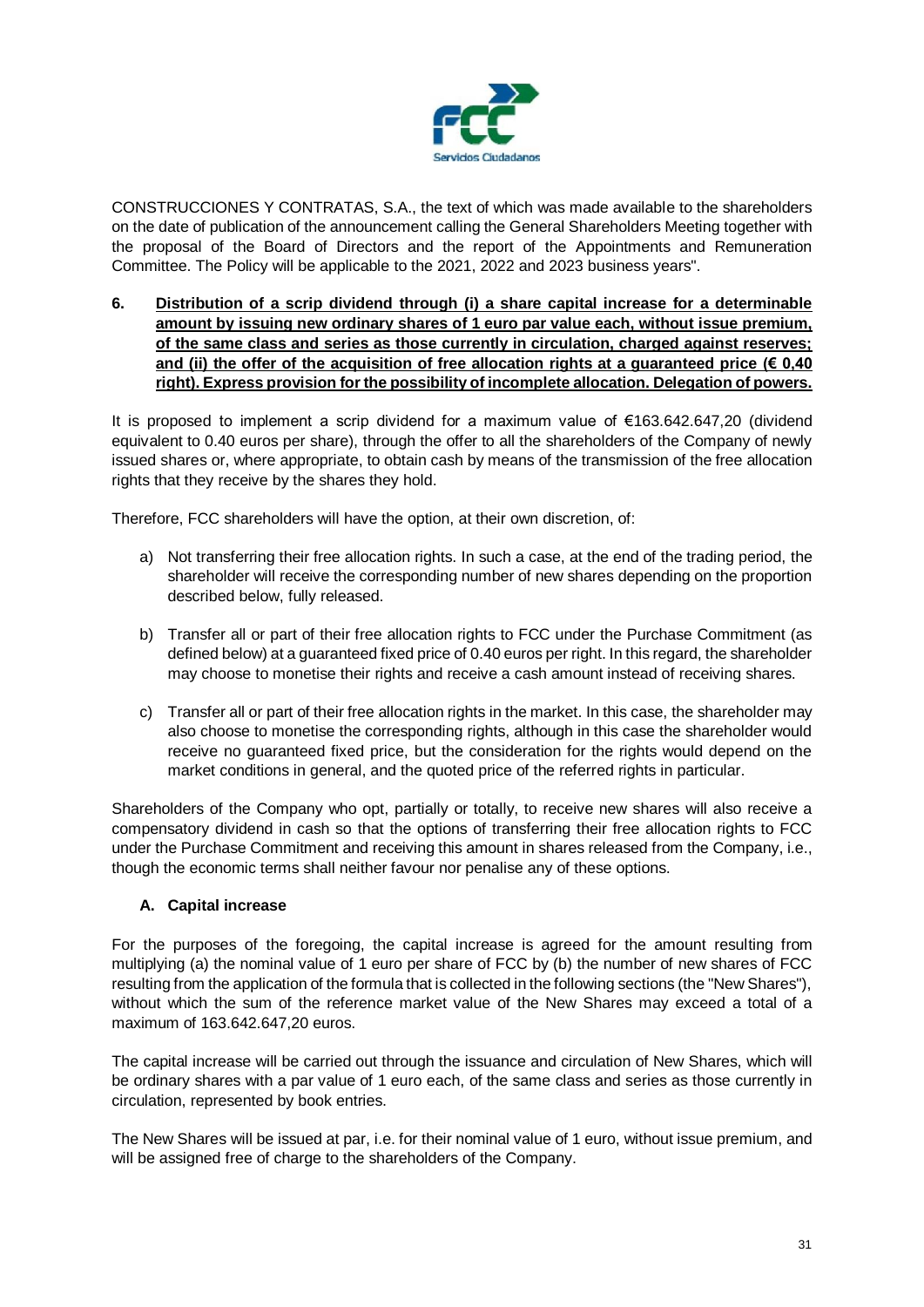

The capital increase may be executed by the Board of Directors (with express powers of substitution) in accordance with the provisions of the following sections, at its sole discretion and without having, therefore, to address this General Meeting of Shareholders again.

Article 311 of the consolidated text of the Spanish Corporate Enterprises Act, approved by Royal Legislative Decree 1/2010 of July 2 (the "Corporate Enterprises Act"), provides for the possibility of incomplete allocation of the capital increase.

## **B. New Shares to be issued**

The number of New Shares to be issued would be calculated by the following formula, rounded to the next lower whole number:

$$
NNS = \frac{NOS}{No. \, of \, rights}
$$

where,

"NNS" = Number of New Shares to be issued;

"NOS" = Number of FCC shares outstanding at the date on which the Board of Directors agrees to carry out the capital increase; and

"No. of rights" = Number of free allocation rights necessary for the allocation of a New Share, which will be the one resulting from the application of the following formula, rounded to the upper whole number:

No. of rights = 
$$
\frac{NOS}{No. of \, provisional \, shares}
$$

where,

No. of provisional shares 
$$
=
$$
  $\frac{Script\ dividend\ amount}{Listing\ price}$ 

For this purpose:

"Scrip Dividend Amount" = the maximum value of the scrip dividend to be distributed among shareholders of the Company; and

"Listing Price" = the arithmetic mean of the weighted average prices of the Company's stock on the Spanish Stock Exchanges in the 5 trading sessions prior to the date of the Board of Directors resolution to carry out the Capital Increase, rounded to the thousandth of the nearest euro and, in the case of onehalf of one thousandth of a euro, to the nearest thousandth of a euro.

# **C. Free allocation rights**

Each outstanding Company share would grant one free allocation right.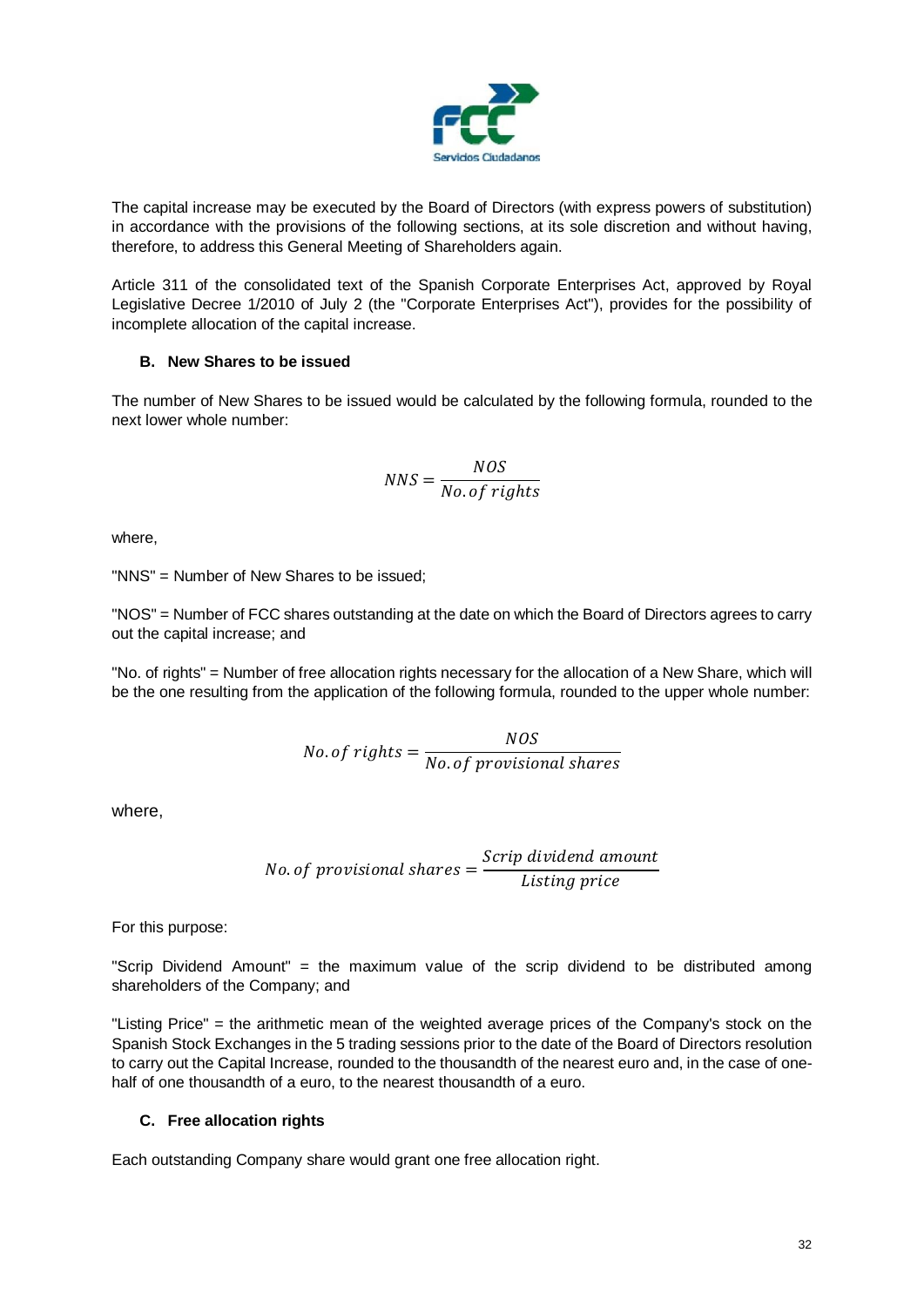

The number of free allocation rights needed to receive a New Share ("No. rights") would be determined automatically according to the proportion existing between the Number of New Shares ("NNS") and the Number of Outstanding Shares ("NOS"). Specifically, FCC shareholders would be entitled to receive one New Share for every so many free allocation rights as determined in accordance with the provisions of the previous section of the holders.

If the number of free allocation rights required for the allocation of an action ("No. of rights") multiplied by the Number of New Shares ("NNS") results in a number lower than the Number of Outstanding Shares ("NOS"), FCC (or an entity of its group that, as the case may be, owns shares in FCC), would renounce a number of free allocation rights equal to the difference between both figures, for the exclusive purposes that the NNS is a whole number.

The free allocation rights would be assigned to FCC shareholders who appear as such in the accounting records of the Sociedad de Gestión de los Sistemas de Registro, Compensación y Liquidación de Valores, S.A. Unipersonal (Iberclear) on the corresponding date in accordance with the applicable rules of compensation and liquidation of securities.

The free allocation rights may be traded in the market during the term determined by the Board of Directors (with express powers of substitution), with a minimum of 14 calendar days. During the trading period of the free allocation rights, sufficient free allocation rights may be acquired in the market in the necessary proportion to subscribe New Shares.

# **D. Irrevocable commitment to acquire the free allocation rights**

The Company or, with its guarantee, the designated group company, will assume an irrevocable commitment to purchase, at the price indicated below, the rights received free of charge by the shareholders, without it extending to the rights of purchase purchased or otherwise acquired in the market.

The Purchase Commitment will be valid and may be accepted during the term, within the period for trading the rights, as determined by the Board of Directors (with express powers of substitution). For this purpose, it is agreed to authorise the Company, or the corresponding company of its group, to acquire such free allocation rights (and their corresponding shares), with the maximum limit of the total of the rights that are issued, though legal limitations must be complied with in all cases.

The "Purchase Price" of each free allocation right will be equal to 0.40 euros.

# **E. Compensatory mechanism**

In order to ensure the economic equivalence of the options for (i) transferring the free allocation rights to FCC under the Purchase Commitment and (ii) receiving that amount in New Shares, i.e., without favouring or penalising any options in economic terms, the Company will in turn pay shareholders of the Company who choose to receive New Shares, whether partially or totally, a compensatory dividend in cash to offset the lower economic value that, as a consequence of the application of the above exchange formulas, such New Shares would have with respect to the amount received in cash by the shareholders under the Purchase Commitment.

The compensatory dividend ("Compensatory dividend" or "CD") that the Company will pay to its shareholders through this equity mechanism will be equal to the results of the following formula, rounded to the lowest thousandth of a euro: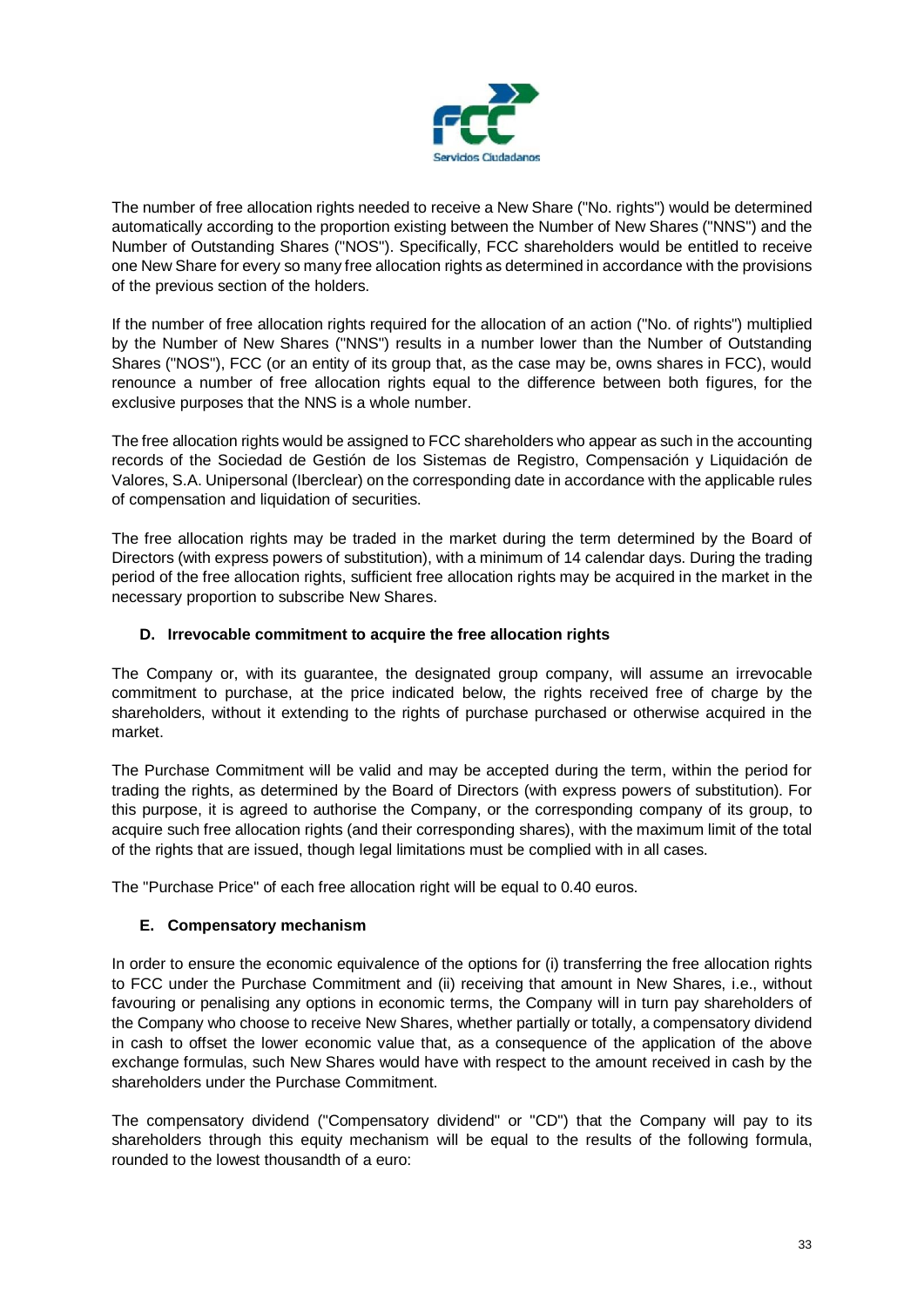

 $CD = (0.40 - Theoretical value of the right)$  x (No. of exercised rights + NNS subscribed)

where,

Theoretical value of the right = Listing Price  $-\frac{(\text{Listing price x No. of rights})}{(\text{Next. } \text{Let } +1)}$ (No. of rights  $+1$ )

The "Theoretical Value of the Right" will be rounded to the lowest thousandth of a euro.

"No. of exercised rights" = Total number of free allocation rights exercised by the shareholder.

"NNS subscribed" = Total number of New Shares received by the shareholder.

## **F. Balance for the operation and reserve with charge to which the increase is made**

The balance sheet that would serve as the basis for the operation corresponds to 31 December 2020, duly audited and approved by the Ordinary General Shareholders' Meeting.

The capital increase would be made entirely charged to reserves pursuant to article 303.1 of the Corporate Enterprises Act. On the occasion of the execution of the increase, the Board of Directors (with express powers of substitution) will determine the reserve or reserves to be used and the amount in accordance with the balance sheet that serves as the basis for the operation.

# **G. Representation of the New Shares**

The shares that are issued would be represented by book entries, whose accounting record is attributed to Sociedad de Gestión de los Sistemas de Registro, Compensación y Liquidación de Valores, S.A.U. (Iberclear) and its participating entities.

# **H. Rights of the New Shares**

New Shares would give their holders the same political and economic rights as ordinary shares of FCC currently in circulation as of the date they are registered in their name in the corresponding accounting records.

# **I. Application for admission to trading**

It is resolved to apply for admission to trading of the New Shares on the Madrid, Barcelona, Bilbao and Valencia Stock Exchanges, through the Spanish Stock Exchange Interconnection System (Continuous Market), and to carry out such formalities and actions as may be necessary or advisable and submit such documents as may be required to the competent bodies for admission to trading of the New Shares issued as a result of the agreed capital increase, expressly stating FCC's submission to the rules that exist or may be issued in relation to the Stock Exchange and, in particular, permanence and exclusion from official listing.

**J.** Translated with www.DeepL.com/Translator (free version)**Execution of the increase**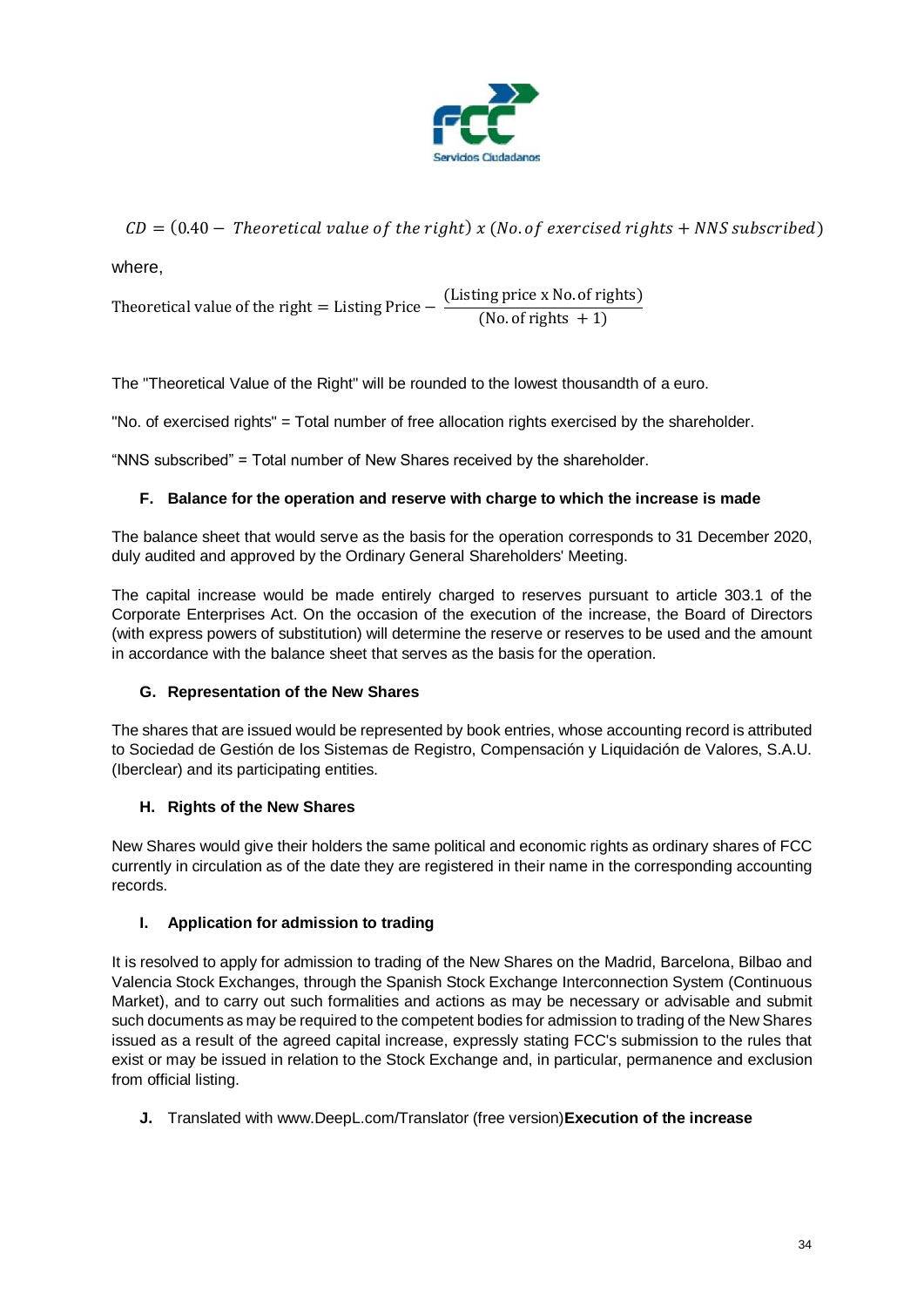

Within a period of one year from the date of the present agreement, the Board of Directors (with express powers of substitution), may indicate the date on which this capital increase must be carried out and set the terms and conditions thereof in all matters not contemplated herein.

Likewise, the resolutions of this General Shareholders' Meeting in relation to the capital increase shall be without any value or effect whatsoever when, within a period of one year from its approval, the Board of Directors does not exercise the delegated powers in that regard.

Once the negotiation period of the free allocation rights has ended:

- a) The New Shares will be allocated to shareholders who, in accordance with the accounting records of Sociedad de Gestión de los Sistemas de Registro, Compensación y Liquidación de Valores, S.A.U. (Iberclear) and its participating entities, were holders of free allocation rights in the proportion resulting from section C above.
- b) The Board of Directors (with express powers of substitution) will declare the trading period of the free allocation rights closed and will proceed to formalise the application of the reserves in the amount of the capital increase, which will be disbursed with said application.

Likewise, upon conclusion of the period for trading free allocation, the Board of Directors (with express powers of substitution) will adopt the corresponding amendments to the Bylaws to reflect the new amount of share capital in accordance with the resulting number of New shares and request for admission to trading of the New Shares in the Spanish Stock Exchanges.

#### **K. Delegation for execution**

It is agreed to delegate to the Board of Directors, as provided for under article 297.1.a) of the Corporate Enterprises Act, the right to indicate the date on which this capital increase must be executed and to set the terms and conditions of the capital increase in all matters not contemplated herein. In particular, the powers conferred to the Board of Directors (with express powers of substitution) to carry out all actions necessary or advisable for the execution of this resolution and, in particular, by way of indication and not limitation, to:

- i) To extend and develop this agreement, setting the terms and conditions of this agreement in all matters not provided for and, in particular, to set the date on which this agreement must be carried out, in any case within a period of one year from the approval thereof.
- ii) Setting the exact amount of the capital increase, the number of New Shares, the compensatory Dividend, the Scrip dividend amount and the free allocation rights necessary for the allocation of New Shares, applying the rules established by this General Meeting, and being able to, where appropriate, waive free subscription rights to subscribe New Shares for the sole purpose of facilitating the number of New Shares to be a whole number.
- iii) Designating the company or companies to assume the functions of agent and/or financial adviser in relation to the capital increase, and entering into any and all agreements, contracts and documents as necessary for that purpose.
- iv) Setting the duration of the trading period for free allocation rights.
- v) Declaring the part of the capital increase agreed for execution closed and executed.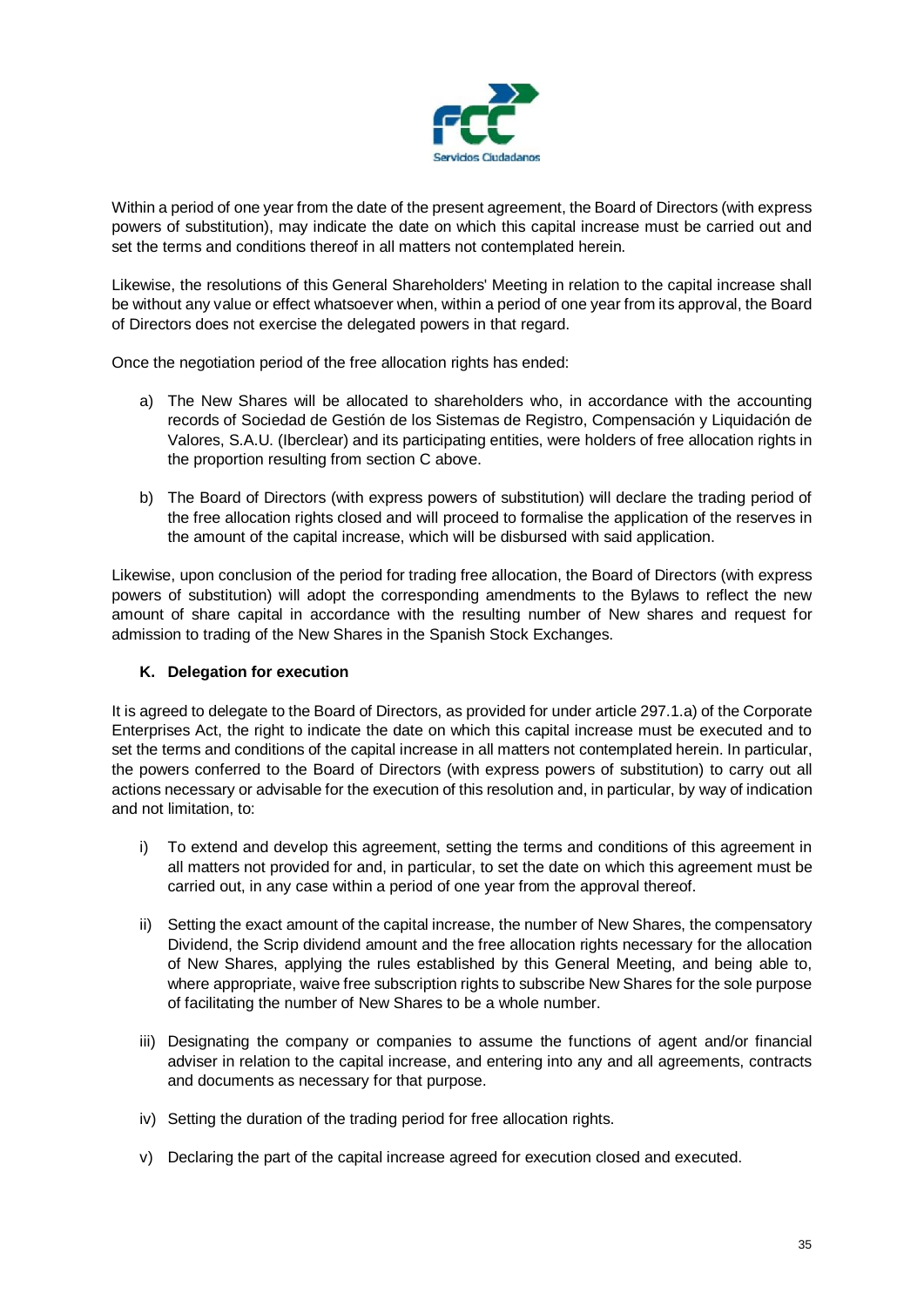

- vi) Rewording article 5 of FCC's Bylaws relating to the share capital, adapting it to the result of the execution of the capital increase.
- vii) Renouncing the number of free allocation rights that are necessary to balance the allocation ratio of the new shares, the free allocation rights that are acquired pursuant to the purchase commitment and any other free allocation rights that are necessary or desirable to renounce.
- viii) Renouncing the New Shares that correspond to the free allocation rights of which the Company is the holder at the end of the trading period thereof.
- ix) Carrying out all the necessary or appropriate procedures for the New Shares subject to the capital increase to be registered in the accounting records of Sociedad de Gestión de los Sistemas de Registro, Compensación y Liquidación de Valores, S.A.U. (Iberclear) and admitted to trading on the Spanish Stock Exchanges.
- x) Draft and publish such notices as may be necessary or appropriate for this purpose.
- xi) Taking as many steps as necessary or advisable and establish the necessary or appropriate mechanisms and processes for compliance with all tax obligations arising from the execution of the scrip dividend agreement, including withholdings and/or payments on account (in cash or in kind) which, where applicable, may be legally required from time to time.
- xii) Taking as many steps as necessary or advisable to execute and formalise the capital increase before any public or private entities or organisations, Spanish or foreign, including making declarations, statements, supplements, corrections on defects or omissions that could impede or interfere with the full effectiveness of the previous agreements.

The Board of Directors is expressly authorised, pursuant to article 249 bis l) of the Corporate Enterprises Act to sub-delegate (with the faculty of substitution when appropriate) in the Executive Committee, the director or Directors it deems pertinent, each and every one of the powers delegated by virtue of this agreement."

#### **7. Reduction of the deadline for calling extraordinary general meetings.**

Article 515 of the Corporate Enterprises Act enables the deadline for calling Extraordinary General Meetings to be at least fifteen days in advance, provided that the Company allows voting to all its shareholders by electronic means and that this reduction is agreed upon at the Ordinary General Shareholders Meeting with the favourable vote of shareholders representing two-thirds of the capital stock. The Act provides that the agreement to reduce the deadline should only be valid until the next Ordinary General Shareholders Meeting.

Based on the foregoing, the following is proposed: "In accordance with article 515 of the Corporate Enterprises Act, to approve that Extraordinary General Meetings may be convened a minimum of fifteen days in advance where necessary. This agreement will remain valid until the next Ordinary General Shareholders Meeting".

## **8. Grant directors broad powers to draw up, place on public record, register, rectify and execute the adopted agreements.**

The following is proposed: "To grant the Board of Directors, any of the Board's members, the Secretary and Vice Secretary of the Board of Directors, the broadest powers within the law to jointly and severally